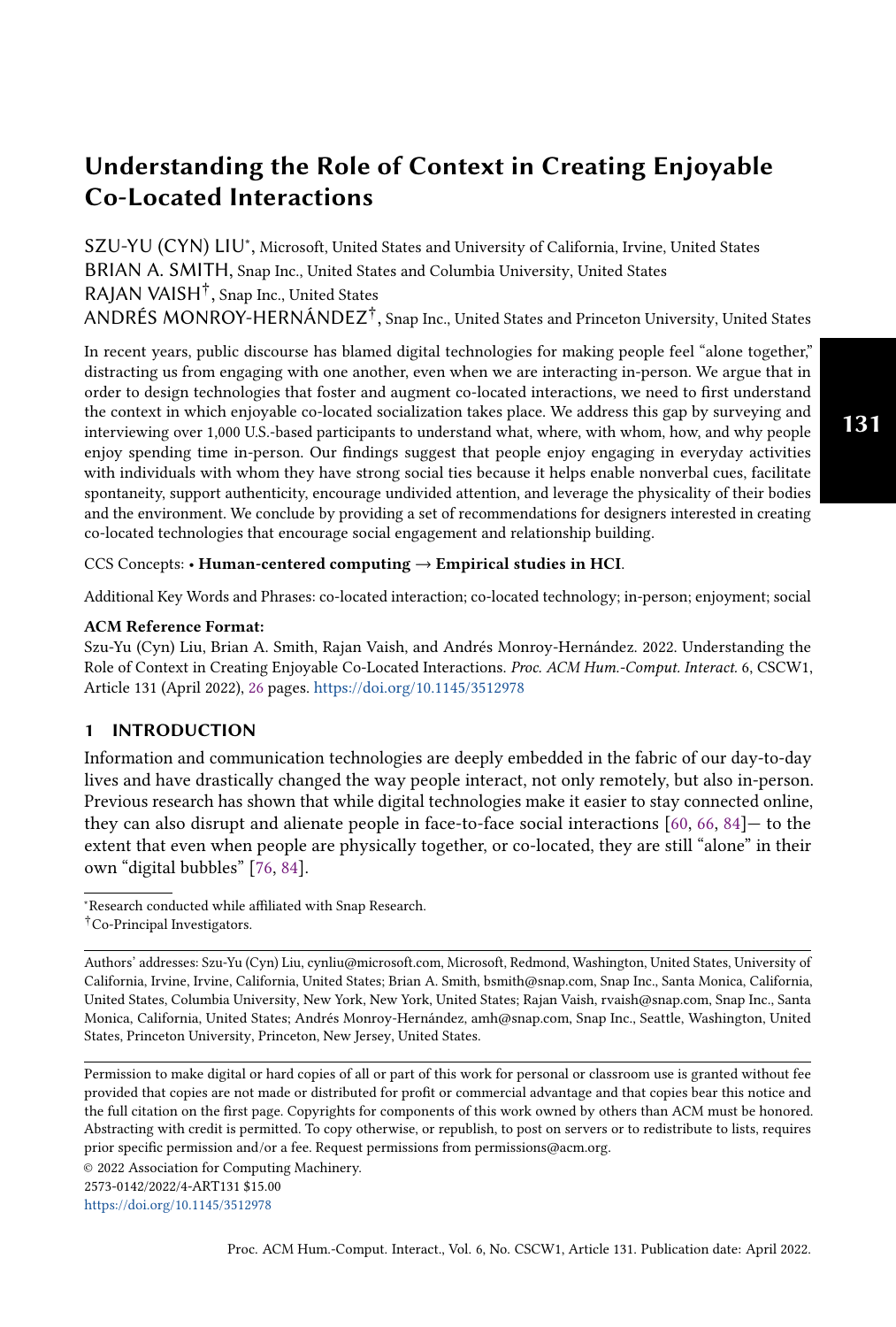An open challenge for Human-Computer Interaction (HCI), then, is to understand how to design technology that supports rather than inhibits in-person interactions—in other words, to study how technology can make co-located casual social interactions more enjoyable and engaging [\[21,](#page-22-0) [46\]](#page-23-0). Following Olsson et al., who recently argued that researchers should focus on designing technologies that increase the quality of co-located social interactions [\[68\]](#page-24-2), we note that, in order to develop such technology, we must first establish a holistic understanding regarding the context in which enjoyable in-person interactions take place.

In this work, we performed a mixed-methods study designed to establish a holistic understanding of enjoyable casual in-person interactions, aimed at guiding future design efforts in this area. Our survey design and interview protocols were based on prior work on context and focused on the following attributes: relationship (who), activity (what), location (where), time (when), technology (how), and value (why) people enjoy interacting with others in-person [\[1\]](#page-22-1). We deployed this U.S. only survey with 1,007 participants and performed 27 semi-structured follow-up interviews. Our study focused on pre-pandemic scenarios; this created a number of limitations that we will discuss later (§6).

Our findings show how different contextual attributes play a role in making co-located interactions enjoyable. First, in terms of relationships, we observe that people most enjoy spending time with their "strong ties" [\[25\]](#page-23-1), which include not only *romantic partners* and *friends*, but also *pets*. In terms of activities, we find that although chatting or having conversations is the favorite activity of most people, it is often supported by complementary activities such as eating, drinking, and playing games. With respect to location, we note that many of people's preferred in-person activities are location-independent (that is, the interaction is not restricted to a specific location), and that location-dependent activities often take place in private spaces. More importantly, we observe that it is the atmosphere (rather than the location itself) that influences people's preference of location types. Technology-wise, we find that devices are often used to initiate activities and then fade into the background; whether it is desirable to include technology during an interaction depends on an implicit consensus among the co-located individuals. Finally, our findings suggest that one of the most valued aspects of being physically co-located is that physicality and nonverbal cues help support authenticity, connectedness, and attentiveness; and that it is precisely these elements that make in-person interactions more genuine, intimate, engaging, and therefore preferable to interacting online.

The contributions of this work are two-fold. First, through a mixed-method study, we establish an empirical foundation that illustrates the role of context in the in-person interactions people prefer. Second, we propose design strategies to support future ideation surrounding enjoyable co-located technologies.

#### 2 RELATED WORK

As digital devices proliferate in our everyday lives, there is increasing interest in exploring how technology might enhance engagement and enjoyment in casual social scenarios [\[2,](#page-22-2) [3,](#page-22-3) [21,](#page-22-0) [36,](#page-23-2) [42,](#page-23-3) [50,](#page-24-3) [69\]](#page-24-4). In this paper, we follow this research trend and focus on supporting engagement in in-person interactions (§2.1) and understanding the sociotechnical context in which co-located technology should be designed (§2.2).

#### 2.1 Supporting Engagement and Enjoyment in Co-Located Scenarios

Previous work has shown that technology use in co-located scenarios can undermine conversation quality, increase social conflicts, and reduce relationship satisfaction [\[66,](#page-24-1) [74,](#page-25-3) [75,](#page-25-4) [77,](#page-25-5) [87\]](#page-25-6). Turkle [\[84\]](#page-25-1) discusses how heavy dependency on mobile devices diverts our attention from the people we interact with and even replaces face-to-face encounters with online interactions. In her words,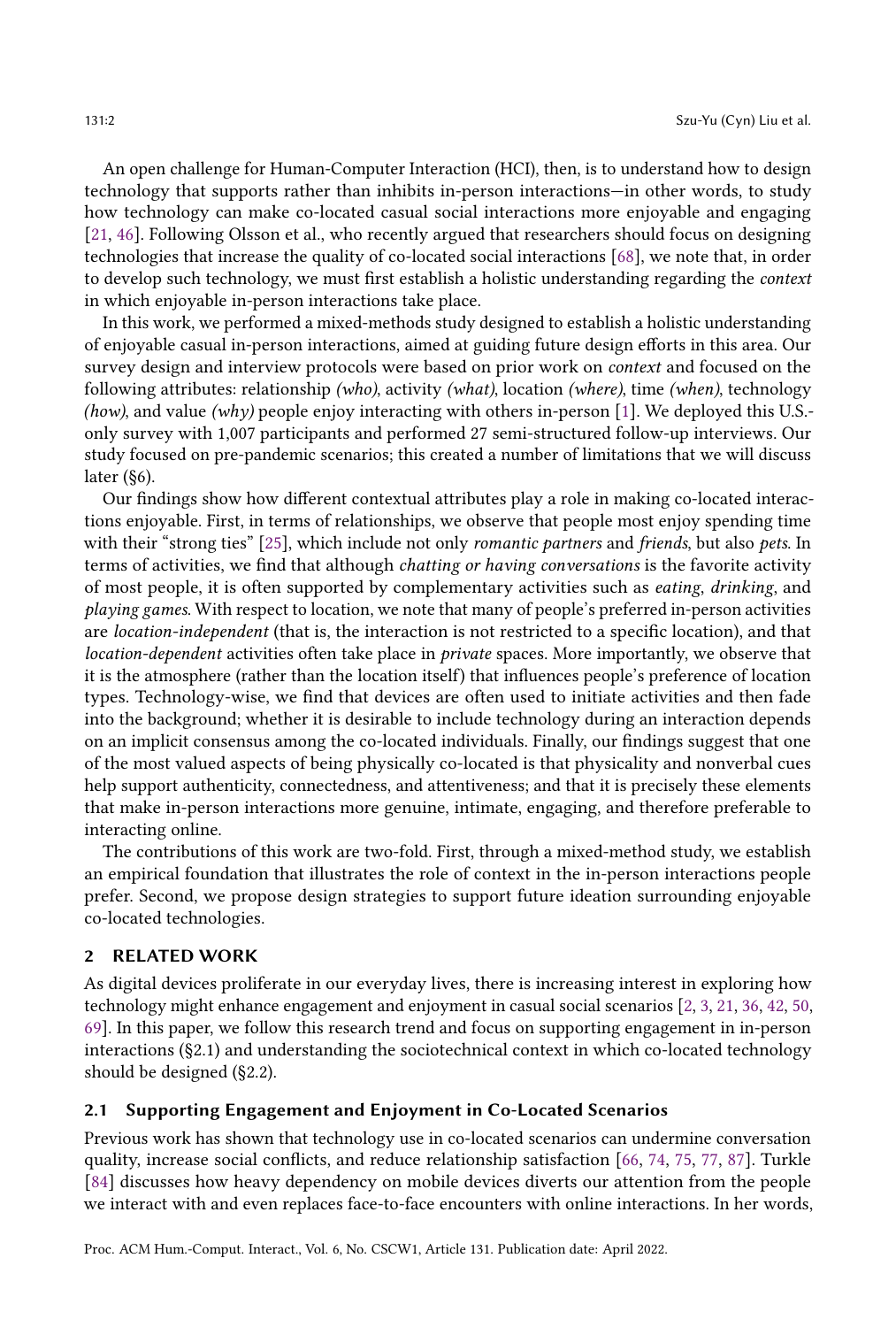"We defend connectivity as a way to be close," but in reality, it "also disrupts our attachments to things that have always sustained us," including "genuine" and "authentic" social interactions [\[84\]](#page-25-1). Similarly, Pickersgill's photographs [\[71\]](#page-24-5) poignantly illustrate how disruptive technology can be for relationship bonding by simply editing away people's digital devices, showing, for example, a couple in bed ignoring each other while paying attention to their empty hands.

Roberts and David coined the term "phubbing" to illustrate the negative encounter of being "snubbed by someone using their cellphone when in your company" [\[75\]](#page-25-4). Studies show that being phubbed can lead to a sense of disconnection as an ongoing in-person interaction is considered less important than an incoming notification on a mobile device [\[47,](#page-23-4) [74,](#page-25-3) [81\]](#page-25-7). For example, Wang et al.'s study with 243 married couples suggests that partner phubbing has a negative effect on relationship satisfaction and can increase the risk of depression [\[87\]](#page-25-6). Similarly, Oduor and colleagues conducted diary studies and found that "family members become frustrated when others do non-urgent activities on their phones in the presence of others" [\[66\]](#page-24-1). Further, Przybylski and Weinstein found that the mere presence of mobile phones can hinder relationship formation and undermine closeness and connection between co-located individuals [\[74\]](#page-25-3). Overall, we see a need for HCI researchers to address the sociotechnical "alone together" problem [\[84\]](#page-25-1).

#### 2.2 Understanding the Sociotechnical Context of Enjoyable Co-located Interactions

The HCI community has identified different strategies to mitigate technology-induced social alienation, including developing technologies that curtail excessive device use in co-located scenarios [\[39,](#page-23-5) [41,](#page-23-6) [48,](#page-23-7) [67\]](#page-24-6) and creating systems that make in-person interactions more enjoyable [\[21,](#page-22-0) [24,](#page-23-8) [35,](#page-23-9) [50,](#page-24-3) [70\]](#page-24-7). In this paper, our focus is on the latter approach. Prior work on technologyenhanced co-located social interactions has explored a wide range of topics, such as collective play [\[3,](#page-22-3) [35,](#page-23-9) [69,](#page-24-4) [78\]](#page-25-8), storytelling [\[4,](#page-22-4) [85\]](#page-25-9), photo-sharing [\[12,](#page-22-5) [51,](#page-24-8) [62\]](#page-24-9), collaborative virtual reality (VR) and mixed reality (MR) experiences [\[27,](#page-23-10) [89,](#page-25-10) [90\]](#page-25-11), social engagement [\[13,](#page-22-6) [43,](#page-23-11) [49,](#page-24-10) [56,](#page-24-11) [72,](#page-24-12) [73\]](#page-25-12), community building [\[55,](#page-24-13) [88\]](#page-25-13), leisure activities [\[18,](#page-22-7) [54,](#page-24-14) [69\]](#page-24-4), and self-expression [\[19,](#page-22-8) [38,](#page-23-12) [42\]](#page-23-3). However, Lundgren et al. noted that prior studies often "[exist] as isolated exemplars of technical systems" [\[52\]](#page-24-15). To our knowledge, there is no formative study that provides a deep understanding of the context that enjoyable co-located technology should be designed for. We address this gap and aim to establish a holistic understanding of the types of in-person activities people enjoy in order to support future work in this area.

Our focus is on enjoyment because, although it is a central component for engagement and joy, it remains an under-explored aspect of co-located technology [\[46,](#page-23-0) [82\]](#page-25-14). In this study, we leave the term "enjoyment" undefined and open to our participants' interpretation to understand whether there are certain features across different in-person interactions that lead to enjoyment. Following Blythe and Hassenzahl [\[7\]](#page-22-9), who note that enjoyment "doesn't exist in and of itself" but rather embodies a "context specific" quality, we turn our focus to the context of co-located social intercourse to study what makes in-person interactions joyful, engaging, and preferable. We understand context broadly as "any information that can be used to characterize the situation of an entity. An entity is defined as a person, place, or object that is considered relevant to the interaction between a user and an application, including the user and applications themselves" [\[1\]](#page-22-1). In this paper, we draw on the four primary attributes of context proposed by Abowd et al. [\[1\]](#page-22-1)—identity (who), activity (what), location (where), and time (when)—to guide our investigation on how different contextual dimensions might affect the quality of co-located interactions.

#### 3 METHODS

Drawing from Abowd et al.'s primary attributes of context [\[1\]](#page-22-1), we aim to gain an empirical understanding into how various contextual attributes may affect the quality of in-person social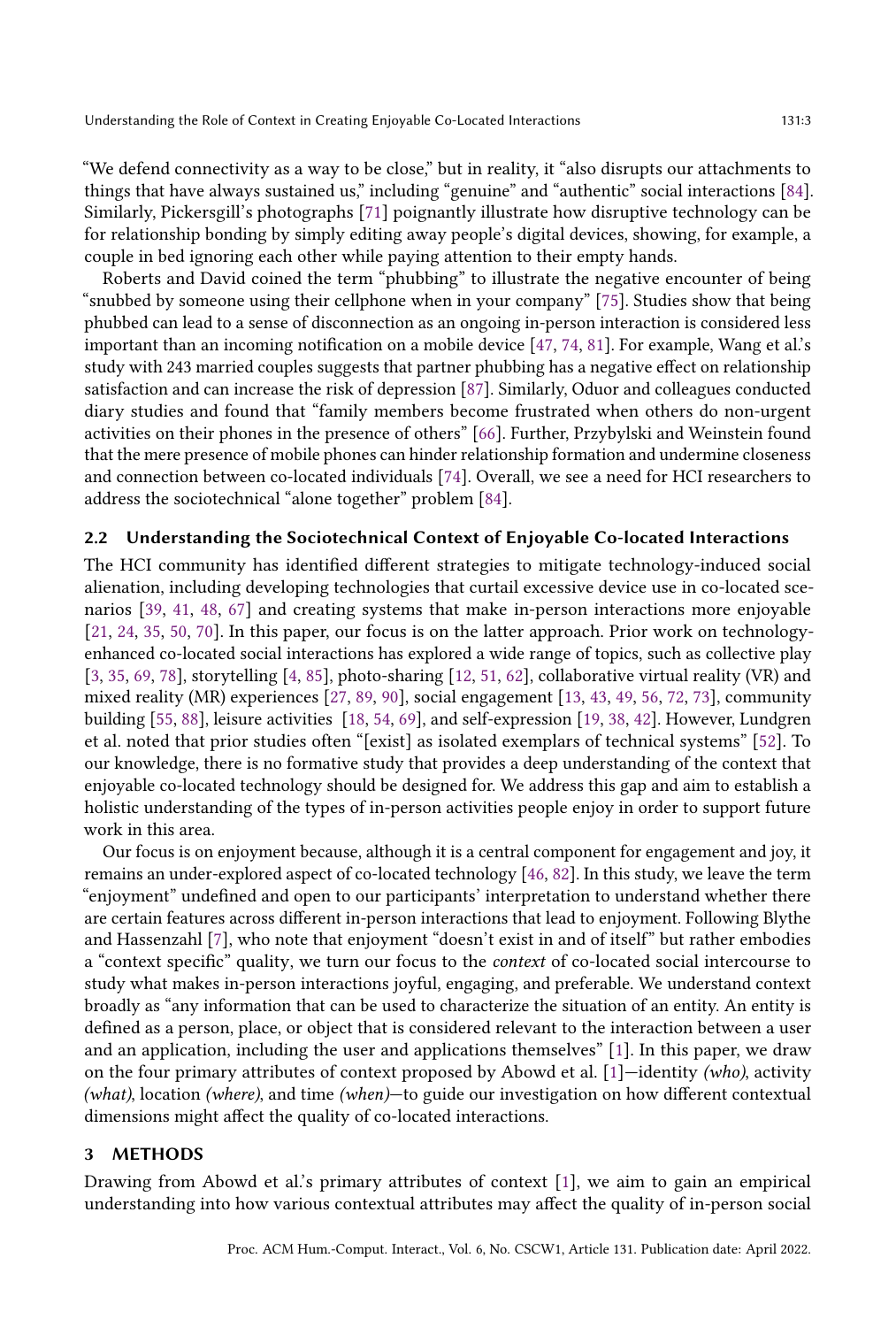interactions. Our study involved a two-stage inquiry—surveys (§3.1) and semi-structured interviews (§3.2). The surveys were conducted first to offer quantitative insights into identifying the in-person interactions people enjoy, including who they prefer spending time with, what activities they like to do together, where they enjoy hanging out, and whether/what technologies are involved in their favorite in-person interactions. Next, we conducted semi-structured interviews to gain qualitative insights into questions such as *how* technology use may influence co-located interactions, and  $why$ people prefer interacting in-person in certain scenarios. Both studies were conducted online to broaden the geographical diversity of our participants.

### 3.1 Surveys

We started with a formative survey to explore the landscape of enjoyable co-located interactions before designing and deploying a large-scale survey aimed at capturing and ranking the in-person activities people prefer.

3.1.1 Formative Survey. In the first phase, our goal was to identify a comprehensive list of relationship types and activities people enjoy doing when they are physically together. To do so, we deployed an online survey focused on two questions: "who do you most enjoy spending time in person with ?" and "what do you do with them when you spend time together in person?" The first question was a single-choice question we adopted from literature [\[37\]](#page-23-13), but it offered participants the option of providing a free response; the second question was open-ended. To gather a wide range of responses from participants with diverse demographics, we recruited respondents from two distinct online platforms: Amazon Mechanical Turk, where our participants skewed older and male [\[15\]](#page-22-10), and Snapchat, where our participants skewed younger and female [\[79,](#page-25-15) [80\]](#page-25-16). We ran the survey between February 21 and March 2, 2020, and collected 3,434 valid responses. We developed a codebook to analyze the open-ended answers. We then hired three independent coders from Upwork $^1$  $^1$ , who performed open-coding individually to label the responses from a random set of participants. All authors met regularly to discuss the codes until we reached agreement and resolved all coding conflicts.

3.1.2 Main Survey. Based on Abowd et al.'s [\[1\]](#page-22-1) definition of context, our survey has five categories: identity (who), activity (what), location (where), technology (how), and time (when). We configured the survey such that participant responses to later questions were dependent on their answers to prior questions; the survey is included in the Appendix.

- Identity: Information gathered in this survey section included (1) participant's self-reported identity (i.e., age, gender, race, education, and occupation), and (2) relationship type they have with whomever they most enjoy spending time with in-person. The list entailed 11 relationtypes we ientified in our formative survey.
- Activity: From a list of the top 26 in-person activities drawn from our formative survey, participants selected and ranked the activities they most enjoy doing with the people they mentioned in the Identity part of the survey.
- Location: Participants were asked if their favorite activity needed to take place in a specific location or if it could be done anywhere (i.e., whether the activity was location-dependent or location-independent), and if the former was indicated, what type of place was preferred (for example, public or private).
- Technology: Participants noted what types of technologies, if any, they use when doing their favorite activity.

<span id="page-3-0"></span><sup>1</sup>Upwork is an online freelancing platform: <https://www.upwork.com/>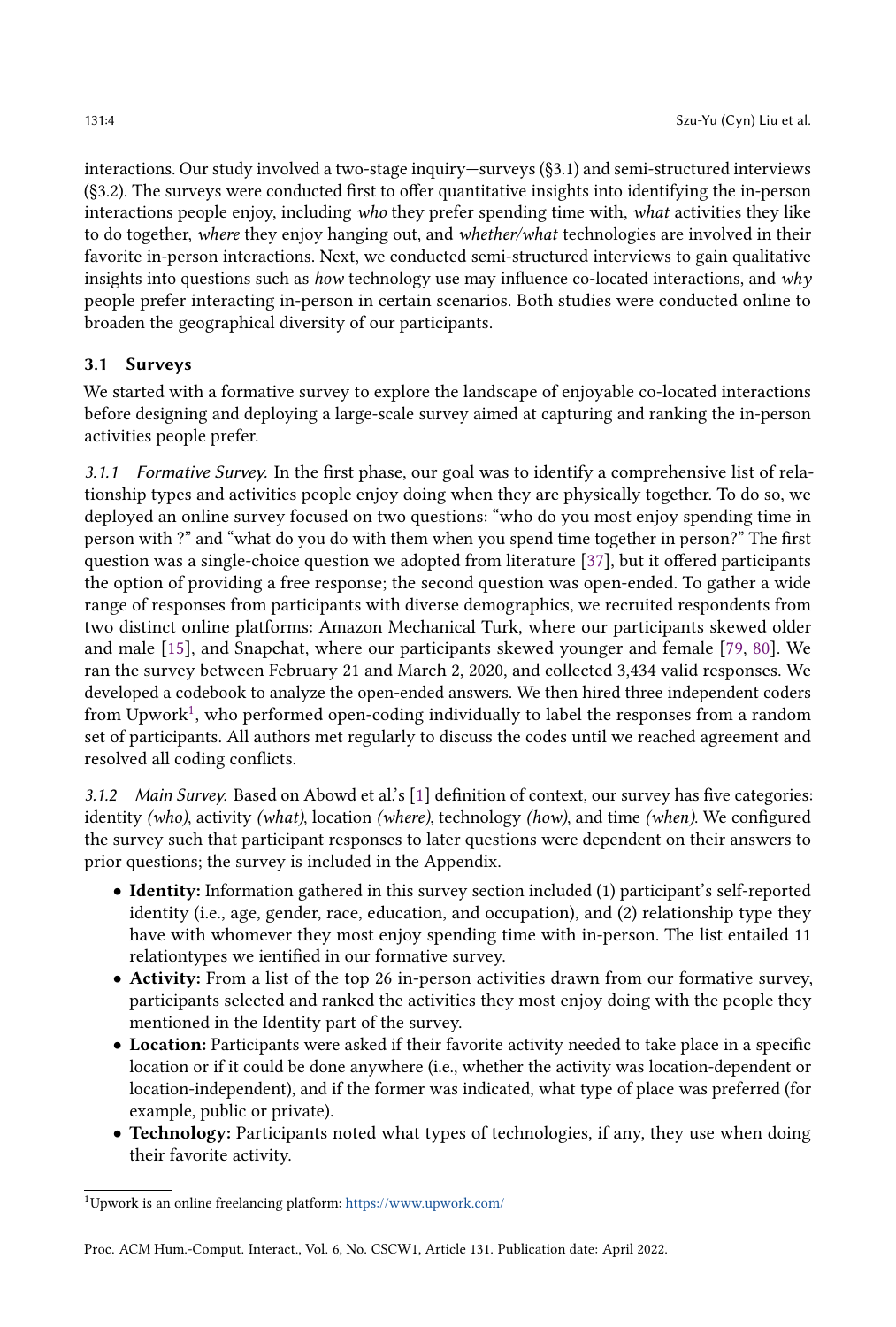<span id="page-4-1"></span>

| Table 1. Self-reported demographics of 1,007 survey participants included in our analysis. Participant demo- |
|--------------------------------------------------------------------------------------------------------------|
| graphics resembled that of the U.S. population. We adopted the age ranges used in by Pew research Center     |
| [16] to define generational cohorts.                                                                         |

| Gender             |        | <b>Age Bracket</b>  |                            | Race                                    |        | Education     |        |  |
|--------------------|--------|---------------------|----------------------------|-----------------------------------------|--------|---------------|--------|--|
| Female             | 50.04% | Gen Z (13-23)       | 17.68%                     | American Indian                         | 0.40%  | < High school | 6.45%  |  |
| Male               | 49.45% | Millennial (24-39)  | 28.60%                     | Asian                                   | 5.46%  | High school   | 20.85% |  |
| Non-binary         | 0.20%  | Gen X (40-55)       | 24.33%                     | Black<br>Some college<br>12.02%         |        | 25.52%        |        |  |
| Other              | 0.20%  | Boomer (56-74)      | 26.61%                     | Associates<br>Hispanic/Latino<br>17.68% |        | 14.00%        |        |  |
| No answer          | 0.10%  | Silent ( $\geq$ 75) | 2.78%<br>Two or more races |                                         | 3.97%  | Bachelor's    | 22.14% |  |
|                    |        |                     |                            | Pacific Islander                        | 0.10%  | Graduates     | 10.33% |  |
|                    |        |                     |                            | White                                   | 59.88% | No answer     | 0.70%  |  |
|                    |        |                     |                            | No answer                               | 0.50%  |               |        |  |
| Occupation         |        |                     |                            |                                         |        |               |        |  |
| Administration     | 4.87%  | Engineering         | 0.79%                      | Sales or retail                         | 1.29%  | Grad student  | 2.18%  |  |
| Arts or journalism | 2.18%  | Food services       | 1.29%                      | Self-employed                           | 6.85%  | Retired       | 18.37% |  |
| <b>Business</b>    | 9.04%  | Homemaker           | 6.06                       | Skilled labor                           | 5.66%  | Unemployed    | 6.45%  |  |
| CS or IT           | 3.48%  | Legal               | 0.99%                      | Grade school student                    | 4.77%  | Other         | 8.54%  |  |
| Education          | 5.36%  | Medical             | 4.87%                      | College student                         | 5.46%  | No answer     | 1.49%  |  |

• Time: Here, participants were asked to describe in detail the last time they hung out inperson with their favorite person. The concept of time organically arose from their free-text descriptions of the frequency (e.g., "we had a weekly gathering") and duration (e.g., "we spent an afternoon") of their favorite shared activity and the time of the day during which the activity took place (e.g., "we went out to dinner").

We recruited participants aged 13 years or older who reside in the United States. The survey ran from March 13 to 18, [2](#page-4-0)020. We used Qualtrics $^2$  for hosting our survey, as well as recruiting and compensating the participants; Qualtrics charged us \$5 USD for each completed survey response we received. The first author worked with Qualtrics to gather a participant pool that resembled the demographics of the United States [\[10\]](#page-22-12) (Table [1\)](#page-4-1). We screened out responses that included incomplete or gibberish answers and those where the respondents reported that they did not enjoy spending time with anyone in-person. In the end, we collected a total of 1,007 valid responses. The survey ended with an invitation to participate in a follow-up interview, which we describe next.

# 3.2 Interviews

We conducted interviews to follow up on the survey results and gather qualitative insights that were otherwise difficult to obtain from survey alone. In total, we conducted 27 interviews between March 18 and April 23, 2020.

3.2.1 Interview Structure. We developed an semi-structured interview protocol (see Appendix B) to understand the lived experiences of individuals and, in particular, to explore the role context plays in making co-located interactions enjoyable. We began the interviews by collecting the participants' demographic information, including their age and location. Following Abowd et al.'s [\[1\]](#page-22-1) argument that their four contextual factors (identity, activity, location, and time) should offer "indices into other sources of contextual information," we started the interviews by following a script but also used unscripted questions to gather more information about the specific context and experiences of in-person activities mentioned by the participants [\[30\]](#page-23-14).

<span id="page-4-0"></span><sup>2</sup>Qualtrics: <https://www.qualtrics.com/>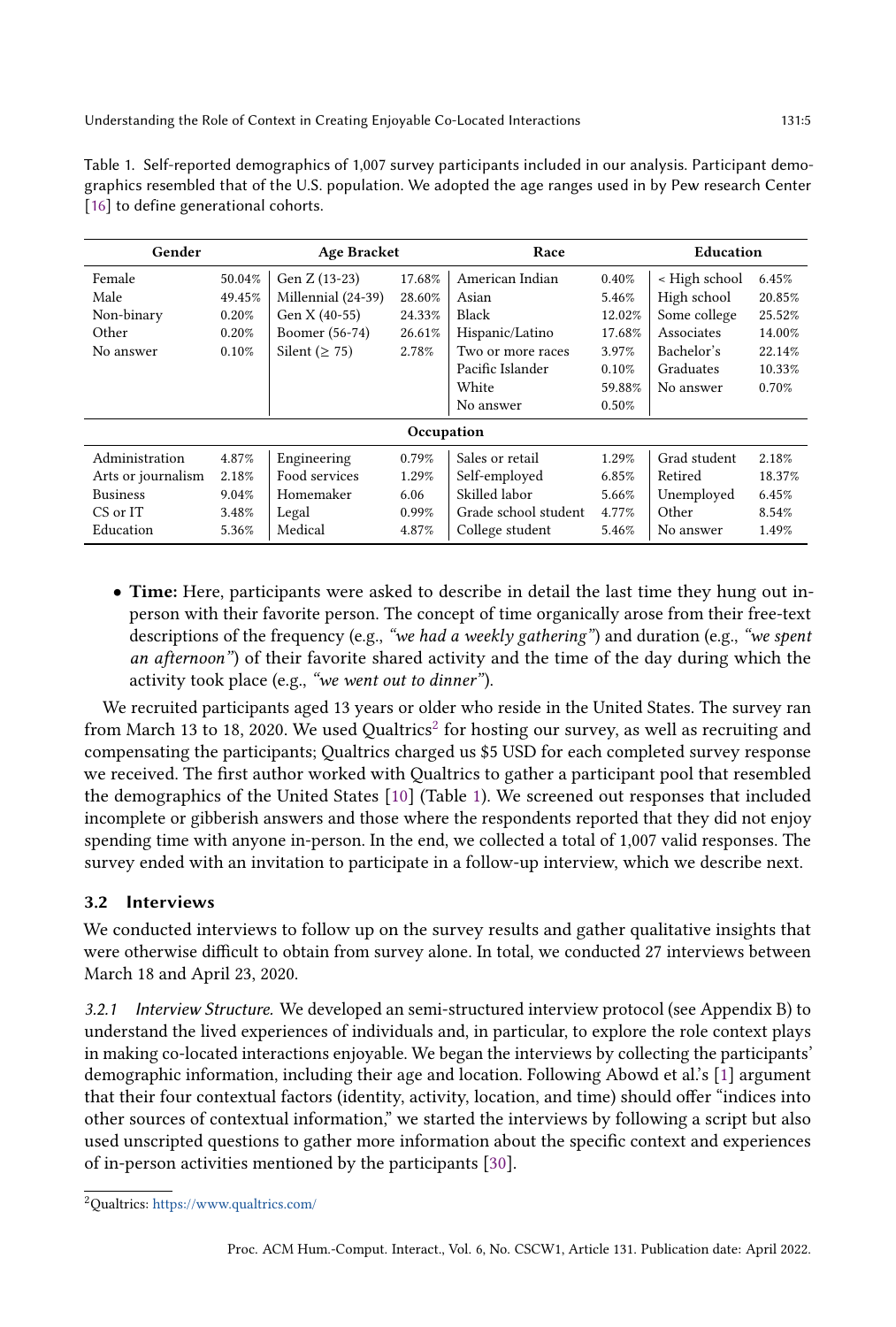#### 131:6 Szu-Yu (Cyn) Liu et al.

<span id="page-5-0"></span>

Fig. 1. (Left) Survey participants' favorite person to spend time in-person with. (Right) Top ten in-person activities.

3.2.2 Participant Interviews. We recruited 27 people to interview: 16 signed up through the survey and 11 through a recruitment message distributed via the authors' institutional and social networks. Each interview lasted 50-70 minutes and was conducted via Google Hangouts videochat (or via phone when slow connectivity was an issue). Participants received a \$20 gift card at the end of the interview. We recorded and transcribed the interviews, then we performed a thematic analysis of both the transcripts and the notes taken during the interviews [\[9\]](#page-22-13). The first author grouped similar codes into themes. All authors met frequently to refine codes, themes, and concepts.

All interviewees self-reported their age and geographic location. Their ages ranged from 13 to 83; participants were categorized according to the following demographic cohorts: 40.74% Gen Z (aged 13-23 in year 2020), 29.63% Millennial (aged 24-39), 14.81% Gen X (aged 40-55), 11.11% Boomer (aged 56-74), and 3.7% Silent (aged 75 or older) [\[16\]](#page-22-11). Our interviewees were located in 15 different states and 5 different time zones in the United States. Only 16 of our interviewees answering the survey indicated their gender and race: half were females and half were males. Their races were diverse: 12.5% Asian, 12.5% Black, 12.5% Hispanic, 50% White, 6.25% mixed races, and 6.25% other race.

### 4 RESULTS

We organize our results around the five contextual attributes: relationships (who), activities (what), locations (where), technologies(what/how), and value (why). We include findings about time (when) alongside the other attributes because it is dependent on them, e.g., people enjoy playing games with friends on the weekends. We combine our findings from the surveys (§3.1.2) and the interviews (§3.2) to provide both quantitative and qualitative insights of people's preferences. We note that when we report percentages, we base them on our *survey* respondents; when we report quotes, they are from the interviews or free-text responses given in the surveys. We refer to our interviewees by identifier P#.

# 4.1 Relationships: strong preference not only for romantic partners, friends, children, but also for pets

Participants noted that "people are [the] number one key" (P26) for making co-located interactions enjoyable. Not surprisingly, our results show that people much prefer hanging out in-person with individuals they regard as "strong ties" over those they consider "weak ties" [\[25\]](#page-23-1). The three most preferred relationships for co-located interaction were romantic partners (35.3%), friends (21.35%), and children (19.07%). Interestingly, the option pets was not originally included as a choice but arose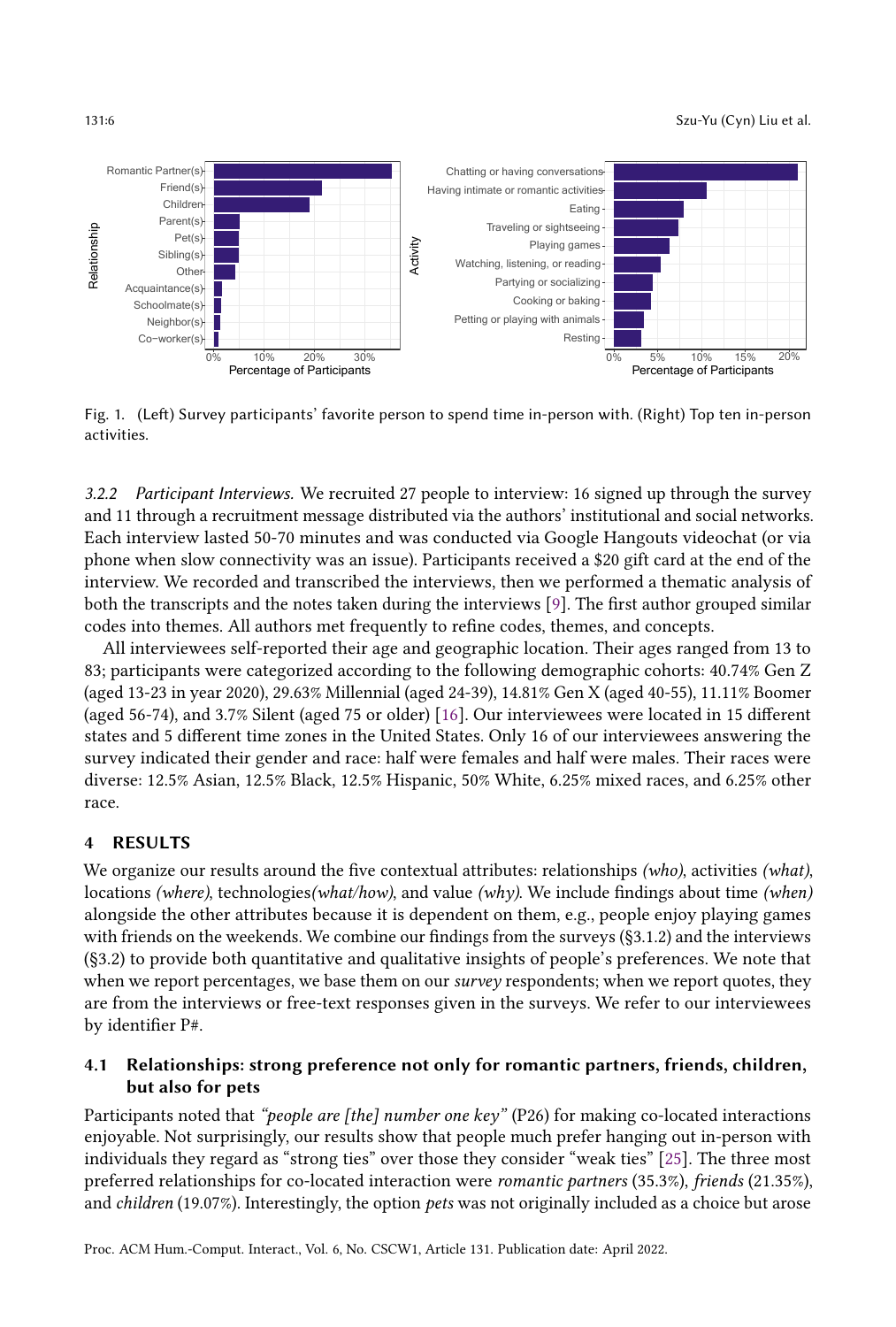organically from the free responses in our formative survey. In the end, pets were ranked in the top five on this list, with 4.97% of our participants reporting pets as their favorite individuals to spend time with. Conversely, very few participants reported enjoying hanging out with their "weak ties" [\[25\]](#page-23-1), such as acquaintances and co-workers (1.6% and 1.0%, respectively). (Figure [1,](#page-5-0) Left).

4.1.1 Children and pets for females; romantic partners for males. Some results varied by gender and age. For example, more than twice as many females as males reported that they most enjoy spending time with their children (25.6% and 12.65%, respectively) and pets (7.14% and 2.81%, respectively). Conversely, significantly more males than females reported enjoying hanging out with romantic partners (42.17% and 30.16%, respectively). Age also plays a role in participants' preferences for individuals they most enjoy spending time with. For instance, although participants across all age groups prefer hanging out with their romantic partners, Gen Zs are an exception: they prefer friends (41.57%) over romantic partners (23.03%). Our Gen Z interviewees revealed that they and their friends have "synchronized" thoughts and actions (P16) and that they can be "really goofy" (P25) without having to worry about being judged.

4.1.2 Big groups for fun; small groups for intimacy. Results from our interviews reveal that the number of people participating in an activity also shapes the social atmosphere. Specifically, participants mentioned that activities such as "go[ing] to the beach" (P21), "football games" (P21), or "party" (P17) are more "fun" and "eventful" (P21) with bigger groups. Conversely, our interviewees described small group gatherings as more "meaningful" (P24) and "intimate" (P27). Our interviewees' preference for group size depends on both the nature of the activity and their personal mood, noting that "If I'm in a bad mood, I probably don't want to be dealing with a big group interaction... I'd rather have more meaningful interactions with people that I'm closer with" (P24).

# 4.2 Activities: chatting is the central experience, but it is often supported by complementary activities

Figure [1](#page-5-0) (right) lists the ten most-favored in-person activities; these include but are not limited to chatting or having conversation (20.95%), intimate or romantic activities (10.63%), eating (7.94%), traveling or sightseeing (7.35%), and playing games (6.36%). Overall, we see that most of the in-person activities participants enjoy are mundane, everyday interactions. Specifically, chatting or having conversations was considered the cornerstone of relationship building. For instance, P1 told us that "most of" her relationship with her romantic partner "is built on these, like, spontaneous conversations." Interestingly, while chatting is the top activity for many, our interview data shows that people rarely chat without also doing something else at the same time. For example, P8 mentioned that he often eats, drinks, or plays games while chatting with others to avoid getting into intense or awkward conversations:

"There's [always] some kind of distraction... You might play a video game in the background or you might have some drinks in the background... it might be the main thing that's happening, but it's never the only thing. I think having some kind of other activity eases the awkwardness of it."

4.2.1 Friends enjoy partying and playing games while couples favor intimate activities and traveling. We found that people's favorite in-person activities were highly dependent on whom they spend time with. For example, our survey shows that while spending time with friends, participants most enjoy chatting (25.58%), partying or socializing (11.63%), and playing games (7.91%). In comparison, when hanging out with romantic partners, participants reported preferring *intimate or romantic* activities (27.04%), chatting (15.77%), and traveling or sightseeing (10.70%). What is also interesting is that romantic partners were considered the best people to spend time with while chatting (26.54%),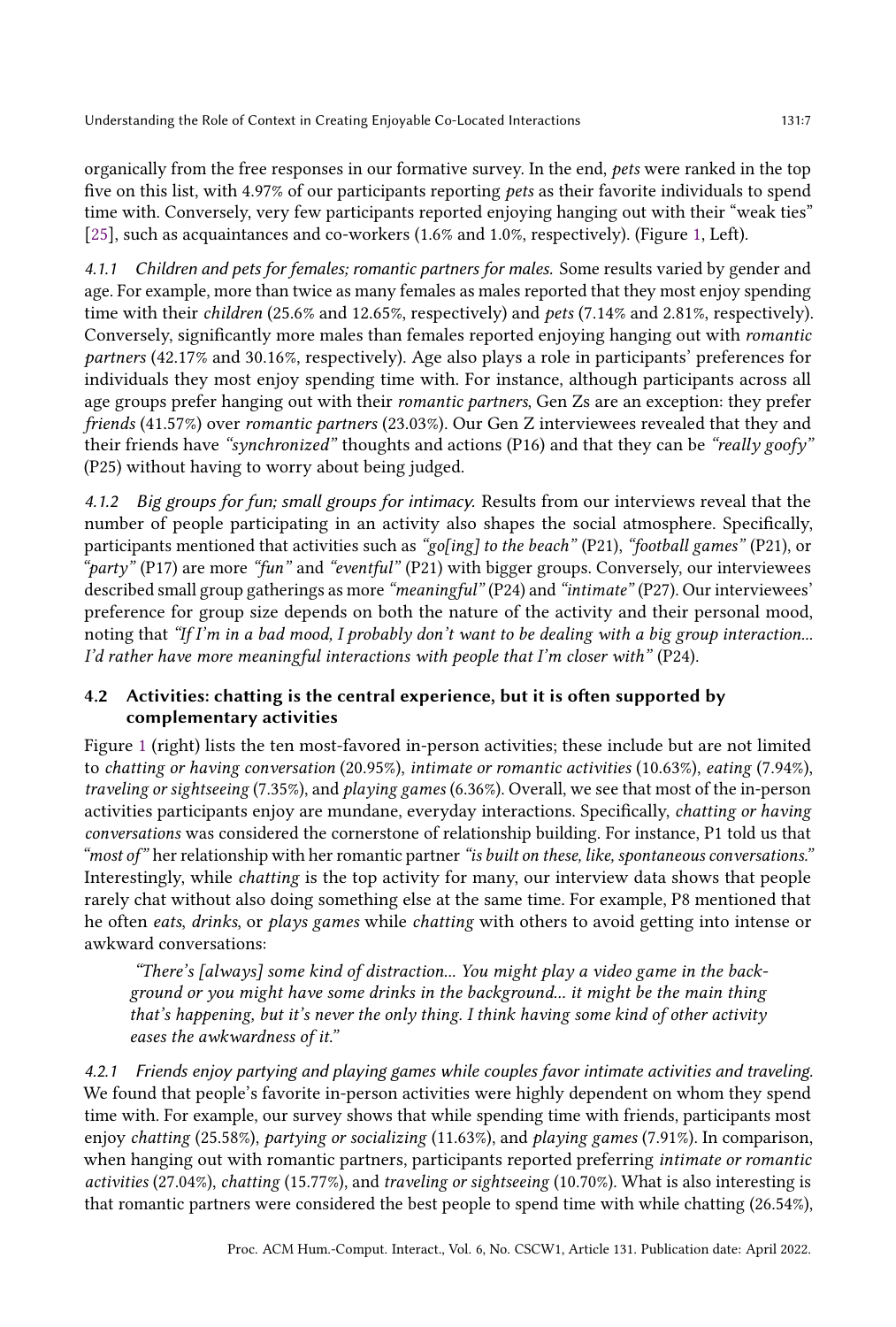having intimate activities (89.72%), eating (30.00%), and traveling (51.35%); the exception was playing games, where people prefer playing with their children (32.8%), friends (26.56%), siblings (10.94%), and even pets (10.94%) over romantic partners (7.81%).

4.2.2 Activity initiates in-person encounters, but people come to the foreground afterwards. Many interviewees mentioned that the activity itself is what makes co-located interactions possible. For instance, P8 described going to the movies and going for a run as the main "medium" to "bring other people." Similarly, P27 noted that they would always suggest an in-person activity whenever they wanted to chat with friends: "For me, it's kind of weird to just ask somebody, hey, you want to just talk somewhere?" Intriguingly, we observed that the initiating activity often fades into the background afterwards, to the extent that P23 described the experience as follows: "I don't think it matters too much what we're doing... I think just hanging out with a person, like, no matter what you're doing, is nice."

4.2.3 In-person interaction is preferable but not always an option. Our interviewees also mentioned that being able to hang out in-person is a privilege. For example, P5 mentioned that he is "restricted in the [kind] of activities" he can take part in due to a chronic health condition; others reported that "there's not much to do" (P2), "not much time" (P24), or that it's "too costly" to do activities outside (P27). A few also mentioned that having friends and families in "different places" makes it difficult to gather in-person. Additionally, weather can also be a limiting factor: "we don't interact that much in the wintertime, because it's just not practical to sit there and traipse around in a foot of snow with dogs" (P6). In many cases, we see that face-to-face interaction has indeed become "a luxury good" [\[8\]](#page-22-14).

4.2.4 One-of-a-kind activities create memories; everyday interactions build relationships. Finally, we observed that how often an activity takes place also affects how individuals perceive their colocated experiences. Overall, events that happened less often, such as school trips to Europe, were considered memorable because "we are sharing that first-time experience together" (P26). Conversely, everyday activities are often the core to relationship building. For instance, P3 described the daily routines he developed with his romantic partner as offering a "feeling of closeness":

"I was never used to listening to NPR in the morning... [but] it became like routine. She'll play every morning, no matter what... We didn't just build memories, we built routines."

# 4.3 Location: space types affect not only the activities, but also how people act and feel

We wanted to understand if the activities people enjoy with their favorite person were tied to a specific physical space (location-dependent) or if they could take place anywhere (locationindependent). Figure [2](#page-8-0) shows the locations our survey participants preferred across different activities.

4.3.1 If an activity is not tied to a specific private space, it can happen anywhere. Participants reported preferring specific locations in five of the ten most favored in-person activities. Additionally, for activities identified as being location-dependent by the majority of participants, private spaces (e.g., homes or private vehicles) significantly outweighed public spaces (e.g., parks or cafés). Specifically, people prefer private spaces over public spaces while engaging in intimate or romantic activities (52.34% versus zero percent), playing games (39.06% versus 12.50%), watching, listening, or reading (51.85% versus 14.81%), cooking or baking (80.95% versus 7.14%), and resting (70.97% versus 9.68%). On the contrary, our survey reveals that location-independent activities are the ones that do not require specific settings or specialized devices to unfold; these activities include chatting (81.99%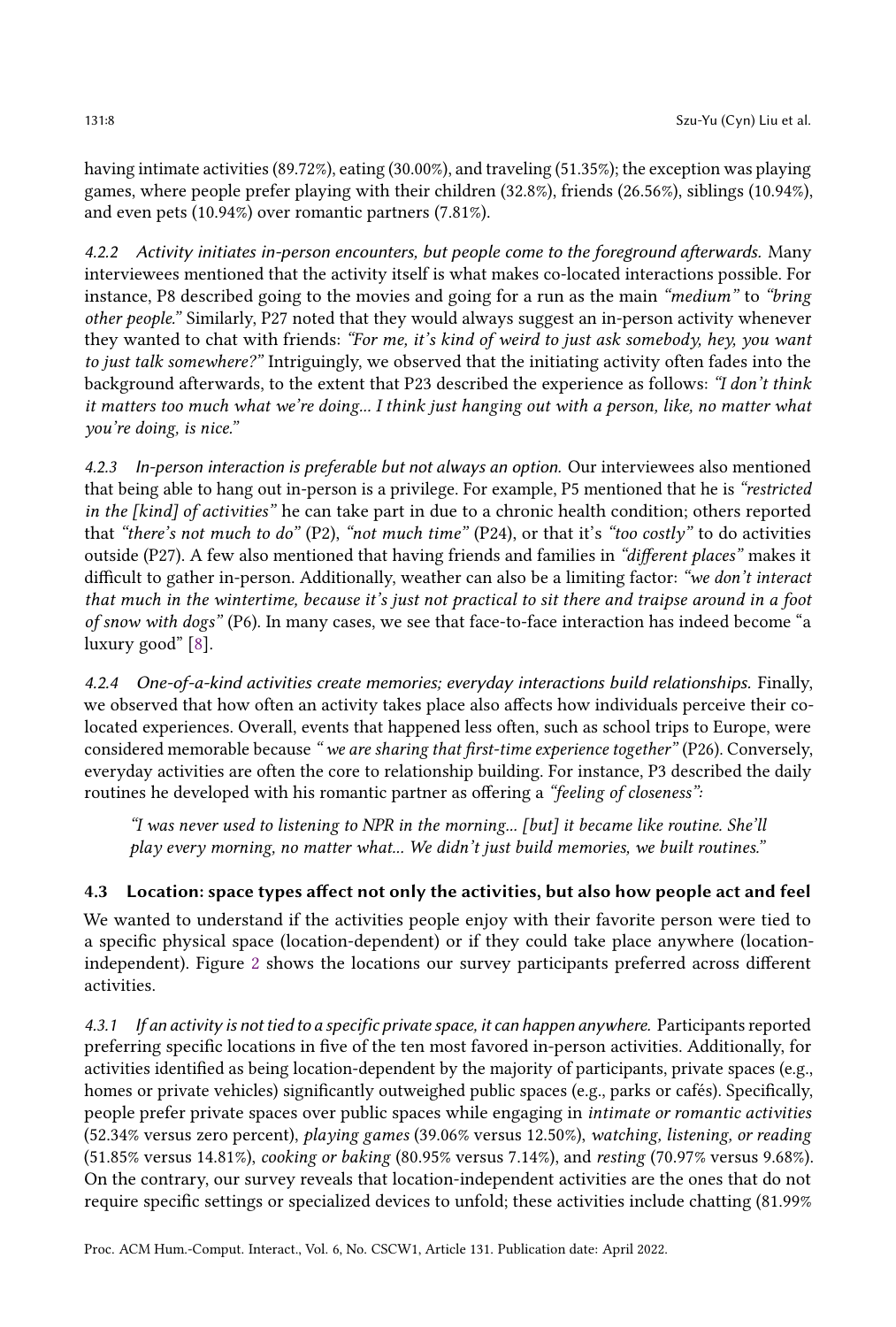<span id="page-8-0"></span>

Fig. 2. Type of location people prefer for each of the most liked in-person activities.

participants described this as a location-independent activity), eating (75.00%), traveling (78.38%), and partying (65.91%).

4.3.2 Private spaces support authenticity; public spaces facilitate spontaneity. Participants observed that the space an activity occurs affects how they feel and act. In general, interviewees reported feeling comfortable doing whatever they wanted without having to worry about being judged in private spaces, especially at home. For instance, P10 mentioned that "when we were indoors... we could just act [like] a fool without people looking at us, and when we're in public, we [have] to be cautious [about] how loud we are and [d]on't draw attention to [ourselves]." Analogously, P8 noted that "it seems odd... to have a very intense discussion in public"; instead, he prefers "go[ing] to somebody's house" to engage in a discussion. Similarly, P14 particularly enjoys "chilling in the den" with his wife every night after dinner as they watch and discuss videos together. This particular setting is critical and gives him "a feeling of fulfillment and satisfaction":

"If we were sitting in two folding chairs in an empty room, it would feel very cold and sterile and we probably wouldn't get as much out of it. It's weird, atmosphere means a lot. When we're in our den, you know, it's nice and comfortable, we have the dog hanging out with us on the couch... we're in our home and it's comfortable and we're just relaxing."  $-P14$ 

In contrast, public spaces help facilitate spontaneous encounters. For example, P5 mentioned that the local post office is a great place to have impromptu social interactions because "the town is so small that there [are] no postal workers... [so] you have to go to the post office [to pick up mail]." Similarly, P6 described that a particular bar in the small town he lives in always has live music: "It draws people there... on Wednesday nights to go and play Queen of Hearts."

4.3.3 Good spaces are defined by the atmosphere and not the location alone. Our findings suggest that it is not the location per se that determines the quality of in-person interactions. Instead, location matters because it sets the atmosphere for different types of social encounters to take place (i.e., it serves as an "affordance" [\[64\]](#page-24-16)). For example, P24 noted that she does not feel comfortable having deep conversations "when there's blaring music playing"; she continued, "If I'm, like, in my room late at night, we would probably have a deeper interaction and a more meaningful interaction." In her narrative, both the location type and the time of day during which the interaction takes place play a deciding role in establishing the mood.

Other factors that affect the quality in-person interactions include sound, light, people, activity, and environmental distractions. For some, one is more likely to have deep conversations when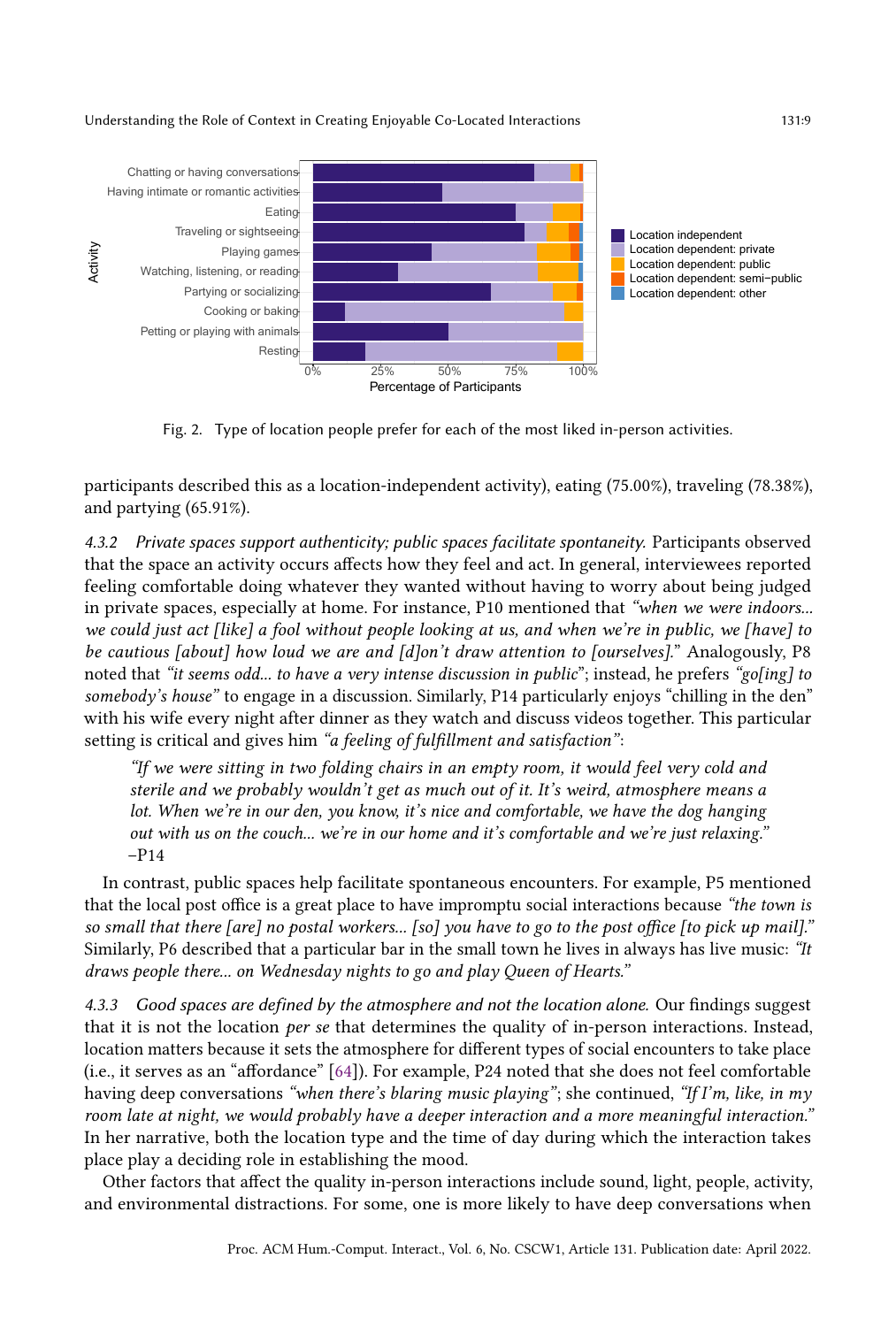<span id="page-9-0"></span>

Fig. 3. Technology use in the top ten in-person activities. Smartphones are the most used devices across popular activities. Percentages are rounded to the nearest whole integer.

the "noise level" is low (P24), when there is "quieter music" playing (P17), or when "people are somewhat intoxicated" (P17). For others, instead of staying at one specific place, establishing the right atmosphere might involve "going for a walk" to avoid "distractions" in a public space, such as a café (P13). In comparison, for those who enjoy playing VR games with others, their preference was for "big space[s]" to avoid bumping into each other (P22), or "dark" spaces, "so it makes it even more fun." (P18).

# 4.4 Technologies: devices often initiate activities, then fade into the background

We asked our participants whether there was any technology involved in their favorite co-located activities. We found that the most used devices included smartphones (60.87%), TVs (39.13%), computers (21.65%), and tablets (20.46%). Additionally, approximately one in six participants (17.18%) reported not using any device while engaging in their favorite activities. Figure [3](#page-9-0) shows the popularity of different digital devices in the top in-person activities.

4.4.1 Males and younger participants mention higher reliance on technologies. We observe that in co-located interactions, male participants used almost all types of digital devices more than females. The gender difference in technology use is especially notable in audio systems or speakers; only 9.52% of females reported using audio systems, the percentage is almost doubled (17.47%) among male participants. Age also impacts technology use. Overall, the percentage of older adults who reported not using any form of technology in co-located interactions is significantly higher than with younger respondents. Specifically, while less than one in ten (8.99%) Gen Z participants reported not involving technology in their in-person activities, almost one in three (32.14%) of the Silent participants and 29.48% of Boomers indicated that they did not involve technology in their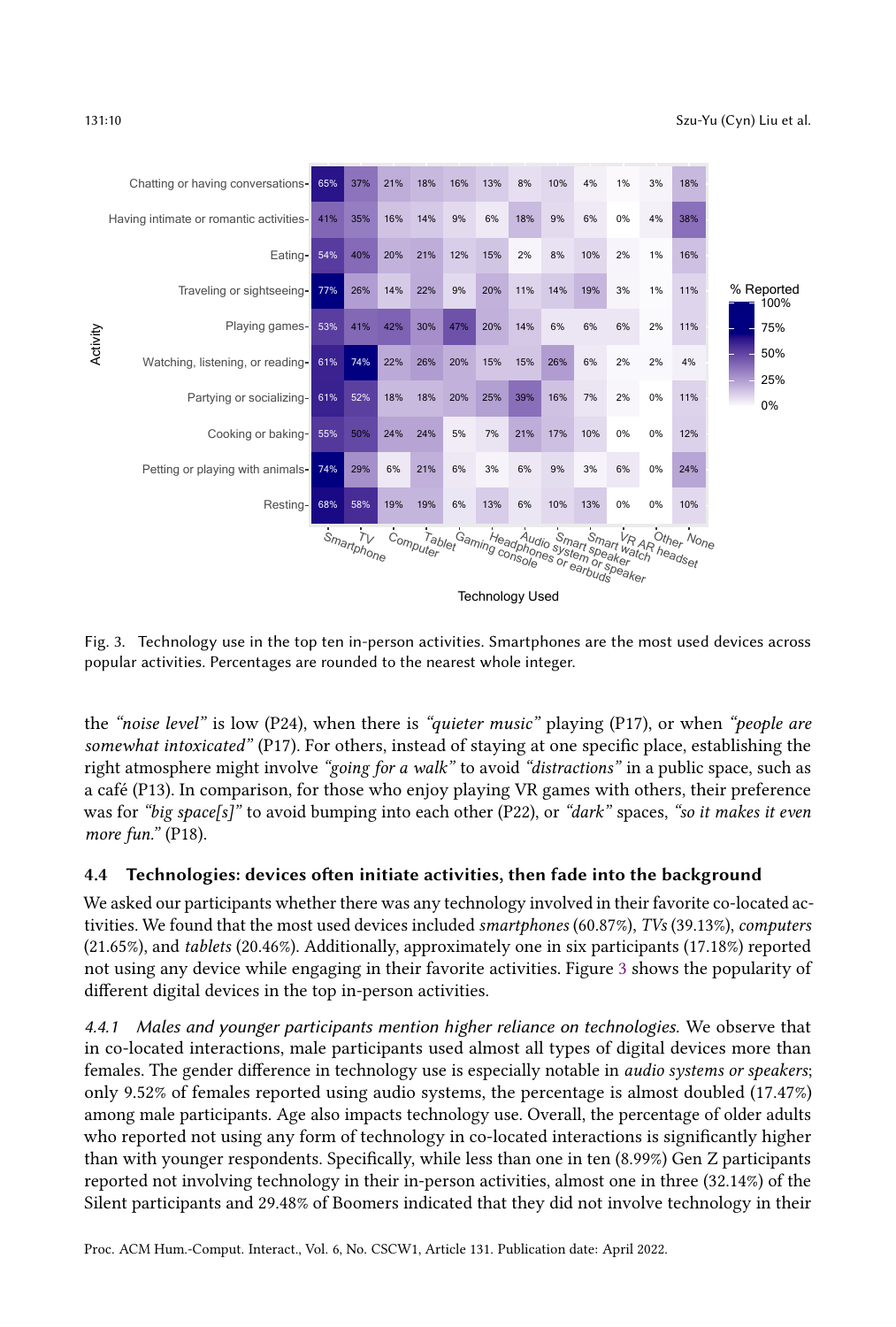interactions. One 83-year-old interviewee mentioned that technology is "not a big part of my life at this point":

"With my grandkids and my daughters and their husbands, I think technology plays a bigger part in their lives than it does in my wife's and my life. Right now technology, uh, is a little confusing to me. At my age. I like it, but I'm not adept [at] using it." –P15

Conversely, technology is an integral part of co-located interactions among younger participants: seven of out ten Gen Z and Millennial participants reported using smartphones while hanging out with others (70.22% and 68.06%, respectively). We observe that the high percentage of smartphone use among younger population is not always directly linked to the co-located interaction itself. A 20-year-old participant mentioned becoming "super antsy and nervous" and feeling that she was "out of the loop" if she didn't check her phone periodically:

"Just because we've grown up with technology, and it's so integrated in our life and everything that we do. It's really difficult for people my age, to set the phone down and kind of be just like in the moment— and in the moment only— and not worry about the phone." –P4

4.4.2 Smartphones are the dominant technology albeit not always the preferred one. Our survey results show that smartphones are the most used technology in all of the top in-person activities, while their use varies depending on the activity people engage in. For example, for those who most enjoy petting or playing with animals, about three in four survey participants (73.53%) reported using a smartphone to "take pictures," while about one in five (20.59%) mentioned involving tablets, which were the second most used devices for participants hanging out with pets. Chatting or having conversations is another activity where smartphones are used more than any other device. Almost two in three (64.93%) of our survey participants reported using smartphones to "show each other photos or memes," occasionally "look up things", or just be on their phones while casually conversing; a smaller proportion of participants mentioned using a TV (37.44%) or a computer (21.33%) while chatting. In contrast, among those who most enjoy intimate or romantic activities, the number of people who reported using smartphones (to "play music," "watch videos," and "take videos and photos") is similar to those who cited not using technologies at all (41.12% versus 38.32%).

In some cases, however, participants prefer more specialized technologies if they offer better experiences for a group. For instance, P6 mentioned that whenever he has visitors, he always plays music through a smart speaker (e.g., Alexa) to "set the mood" and that he streams movies from Amazon or Netflix "instead of passing the phone around." Similarly, P22 shared that, while they generally favor a computer when playing video games, they would rather use a gaming console (e.g., an Xbox) when friends come over to play together; "computers can't really have multiple people playing on them, but Xbox has that capability that you can have two people playing at the same time," P22 explained.

4.4.3 Technology is consciously prohibited in some cases and unintentionally sidelined in other scenarios. Among participants who reported not using any technology while hanging out with others, a few stated that technology disappeared without notice because they were "in the moment."

"We were so in the moment that we didn't really, like, take a picture or take a video... until it's, like, the next day and we were, like, hey, did you take any pictures?" –P16

In other cases, participants intentionally curtailed technology use. For example, P25 told us that they have a "no phone policy" whenever dining with family and friends becausewhile it's always possible to, reach people on the phone, "you won't always have the opportunity to interact with the people that you're sitting with." In some cases, technology can hinder hinder potential interactions from occurring: "When we are out to dinner, he just had his little earpieces in... and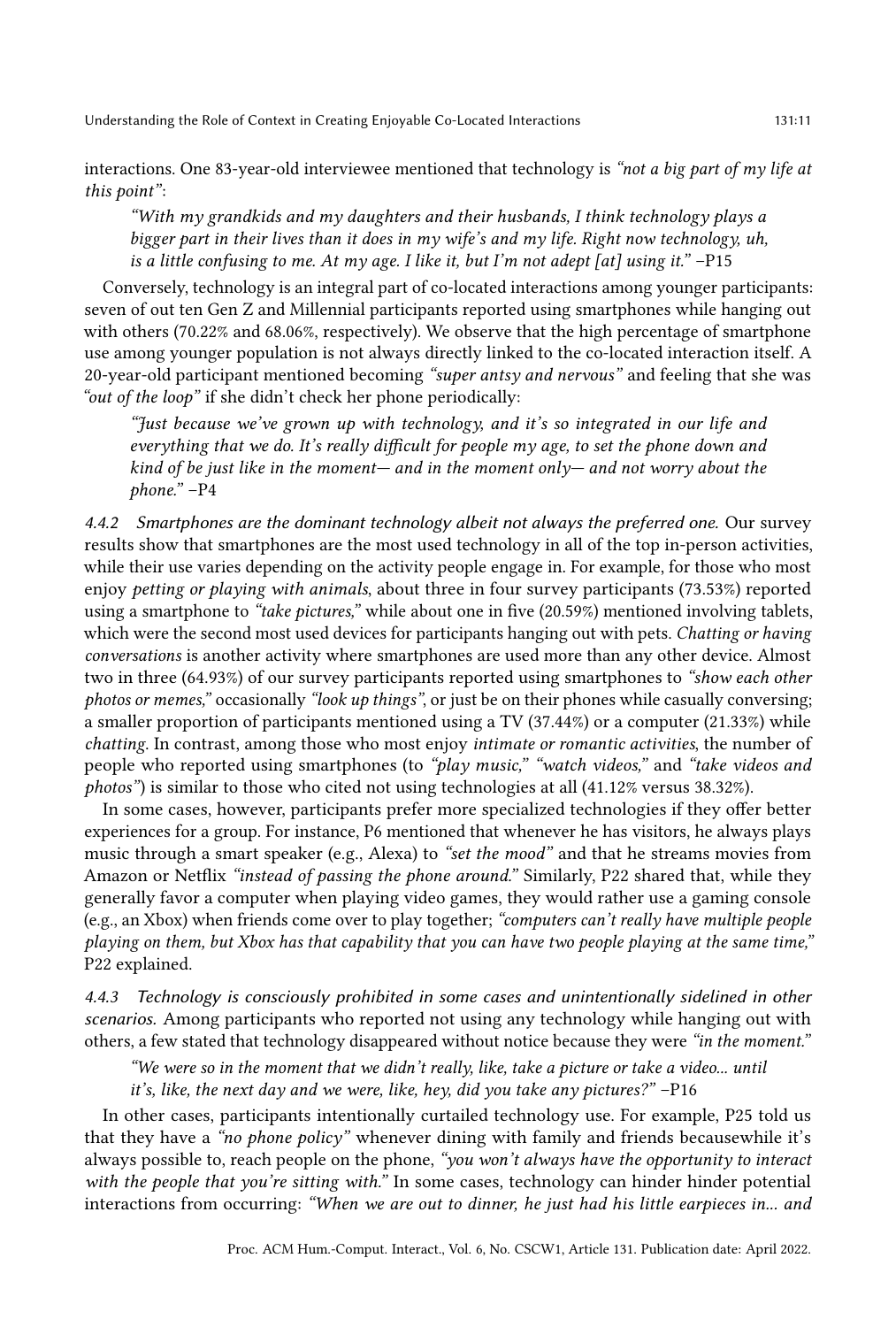whatever he is listening to or texting to or talking to" (P12). In fact, many noted that when digital devices suddenly appeared on the scene, they felt that the individual they were hanging out with "wasn't really listening" (P25) or that those moments become "less genuine." (P17). Among them, P6 was exasperated by how frequently his social interactions were disrupted because something appeared on his friend's "damn phone."

"Honest to God, we would all die if we didn't use our iPhones... even when you're interacting with people, if you're walking around, if you're having a picnic, I'll be darned if we all don't pull out our phones for some stupid reason to either answer a text or look up something... it should be permanently attached to your hand."

Interestingly, our findings suggest humans are not the only ones who get frustrated when the other party becomes distracted by technology—pets apparently experience this too. For instance, P11 described how his two cats "clearly don't like technology," and that they get upset whenever he is on the phone.

"You can tell by the facial expression; they... look upset and... you can tell by their ears if something's going off. And their tail, you can tell the tail is not, like, up anymore. So you can tell... they want your full attention."

4.4.4 Technology is preferable when it affords, sustains, or enriches the activity. Participants mentioned several different roles that technology plays in co-located interactions. For some, this has to do with creating a personal space while enjoying other people's company: "We would literally sit next to each other... we're both working, headphones on, laptops in our hands... we'll all be co-working in this living room with the couch, TV in the front, and headphones on." (P3). For others, technology helps cultivate the ambiance and set the mood. For instance, P6 mentioned using a smart speaker and a TV when he had visitors, "you set the stage and you have music. You use those gadgets... Netflix and the smart televisions to watch movies together." The utility of technology is most evident in activities that involve smartphones. Specifically, the various occasions our interviewees found smartphones useful included "putting on some music" to sing and dance with their kids at home (P10), doing a "mini photoshoot" to document a memorable trip (P13), finding "relevant information" (e.g., news or recipes) to continue a conversation or support an activity (P2), surreptitiously "chitchatting with friends" during class via text (P26), "showing each other pictures" (P18) or "looking at memes" to share (P20), exchanging new content encountered on social media to "start a conversation" (P4), sending Snaps during large gatherings when they "only want certain people to know this message" (P4), or filling the gap between activities to avoid boredom:

"If we sort of run out of things to talk about we'll just put on a movie and sort of, like, chill out... we'll both end up being on our phones a little bit more around each other if we don't really have anything that we need to talk about at that moment." –P17

### 4.5 Value: in-person activities afford physicality and richer nonverbal interactions

Finally, we explored through the interviews the reasons people sometimes prefer in-person activities to remote interactions. While many agreed that remote interaction is "convenient" (P27), "takes away physical isolation" (P26), and helps people "stay updated" (P10) and "stay connected" (P12), participants also reported that they "get really tired" (P1), found it "hard to keep up" (P24), or are more "likely to get misconstrued" (P24) when interacting with others online. Participants quoted both pragmatic and emotional dimensions for favoring in-person encounters, while P8 encapsulated the differences between remote and in-person interactions vividly: "going out and doing things is the relationship... talking to somebody on the phone is upkeep."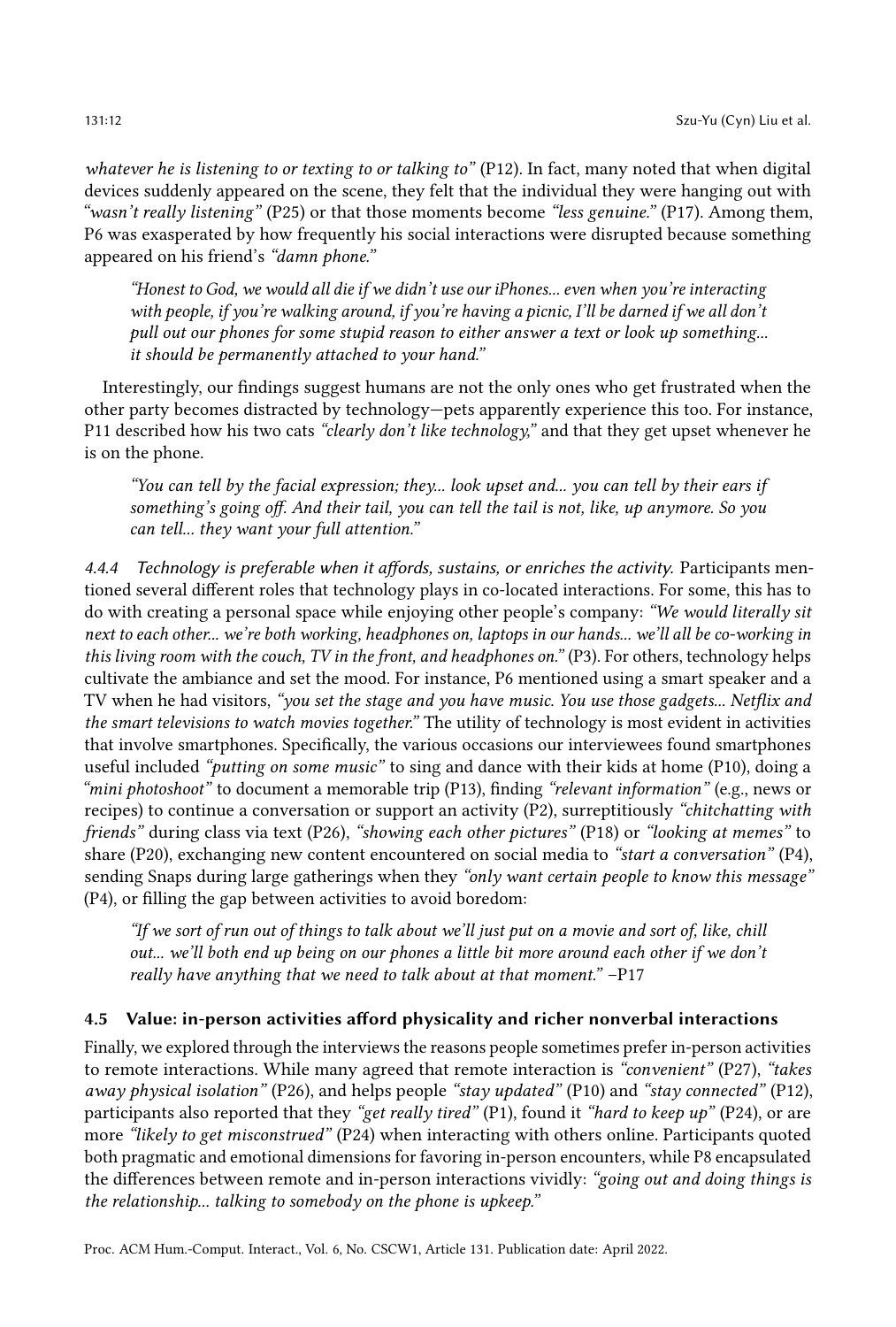4.5.1 Enabling nonverbal cues. We see that nonverbal cues, including "tone of voice" (P4), "subtle reactions" (P17), "body language" (P24), and "facial expressions" (P26), make in-person encounters

preferable to interacting through texts, voice calls, or video chats. For example, P4 mentioned that "there have been many times when we said something and we meant it one way, but the person took it another way because it was a text message... they couldn't read the tone..." As a result, "I feel whenever we do have these conflicts, it needs to be talked about in person, just so that nothing is misconstrued."

4.5.2 Facilitating spontaneity. Many interviewees mentioned that they draw from other ongoing activities or the surrounding environment while engaging in conversations with co-located others; in other words, people tend to talk about "a lot of the things" (P24), and the topics are "spontaneous" (P1). Spontaneous conversations that people enjoy, however, are less likely to happen through online platforms. For example, P1 noted that "digital tools... kind of contain or create a boundary around the conversation," which may pose challenges to connecting with people, to the extent that P27 shared how much they disliked talking to a friend through text messaging:

"He's not really that great of a texter. He'll text, like, short sentences and stuff... a better way to describe it is just the way that he texts, it doesn't feel like I'm talking to [him]... if that makes sense. Like, I feel like I'm talking to a different person"

4.5.3 Supporting authenticity. Many interviewees noted that they prefer in-person interactions because they are "more raw" (P21). For example, P23 noted that "just having a screen between you... takes away... the essence of a person." Similarly, P25 agreed that the "true emotions or true reactions" often get lost on digital platforms. Overall, we observed that on-the-spot nonverbal reactions, given their immediacy and unmediated nature, play a key role in making in-person interactions more genuine. According to P17,

"Just the fact that you have less time to process and think through... makes a big difference... there's, like, a different weight placed on those words when you're texting someone than if you say it in-person."

4.5.4 Encouraging undivided attention. P22 noted that, in contrast to talking over voice chat and not knowing if others are paying attention, he preferred "having the confirmation" that people are "actually there... listening and responding" so that he felt "safer". Many also noted that having others' "undivided attention" makes them prefer interacting in-person: "when you're FaceTiming with someone, not all of your attention is just on them because there are other things going on around you. But when you're with someone, it's kind of hard not to just sit down and give them your undivided attention" (P16). Additionally, P1 saw the chance to be fully engaged with others in co-located scenarios as central to relationship building: "the fact that [our] being physically co-present together is the thing that keeps our relationship going. I guess because if we weren't, it would be easy to drift apart."

4.5.5 Leveraging physicality. Finally, participants mentioned that being able to engage in physical interactions makes in-person encounters more fun, intimate, and enjoyable. For example, P3 described that "I'm a very physical person. You know, I'm not a really good texter, I'm not a good messager... I like the physicality of being with people." Similarly, P25 mentioned "I'm very, like, huggy and cuddly person" and that she enjoyed physical interactions. She continued,

"Me and my friend, sometimes we'll wrestle and, like, physically interrupt each other in the form of wrestling, chasing each other, or just like that... on FaceTime, all we can really do is just talk."

To others, simply being physically co-located helps support the sense of connectedness. As P24 put it, "It's just like sitting next to somebody, you're, like, still connected, even if you're not talking... so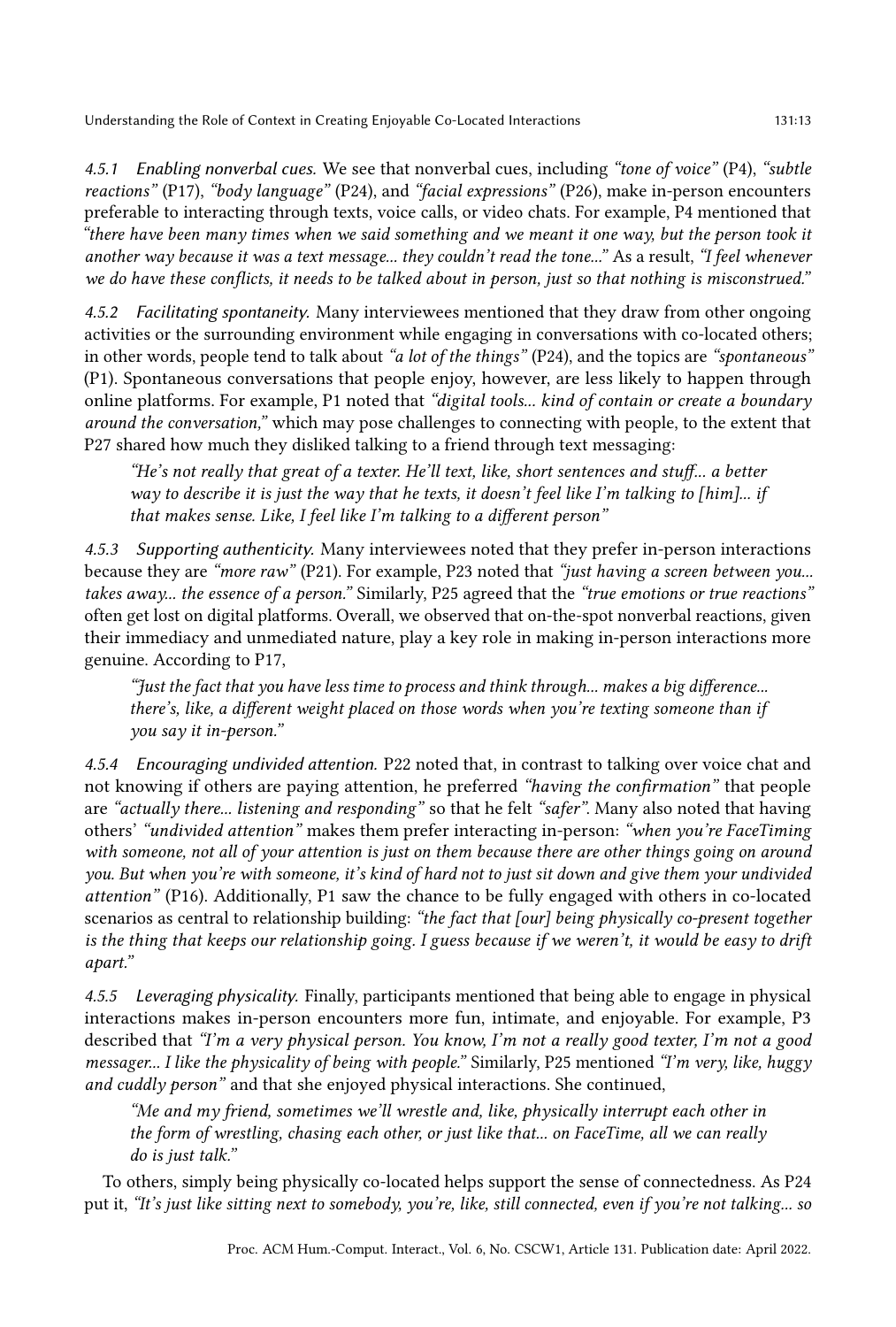you can, like, foster conversation after just, like, being there." Likewise, P27 saw in-person interactions as being more "heartfelt," noting that "I feel like I connect better with my friends when I see them in-person."

# 5 DISCUSSION

Our results show that different contextual factors—including the relationship between individuals who hang out together, the *activity* they engage in, the *location* in which social encounters take place, and the technology involved—all create value that make co-located social interactions enjoyable. We summarize our results and present our design recommendations for co-located technology design in Table [2.](#page-13-0)

<span id="page-13-0"></span>Table 2. Summary of our study findings and design recommendations for designing enjoyable co-located technologies

| Context      | <b>Study Findings</b>                                                                                                                                                | Recommendations                                                                                                                                           |
|--------------|----------------------------------------------------------------------------------------------------------------------------------------------------------------------|-----------------------------------------------------------------------------------------------------------------------------------------------------------|
| Relationship | Participants reported that they most enjoy<br>spending time in-person with their strong<br>social ties (e.g., romantic partners, friends,<br>children, and pets).    | Focus design efforts on supporting relation-<br>ships between "besties" by maintaining<br>and strengthening persistent social connec-<br>tions.           |
| Activity     | Participants most enjoy having day-to-<br>day, light-weight social interactions.<br>Multiple in-person activities often happen<br>simultaneously.                    | Leverage and "piggyback" existing every-<br>day activities rather than creating new<br>ones. Design social artifacts that allow mul-<br>titasking.        |
| Location     | The most enjoyed in-person activities<br>either took place in intimate private<br>spaces or were not tied to a location at<br>all.                                   | Design co-located technologies to comple-<br>ment a private space's ambiance or design<br>them to be portable ("in-a-box") and us-<br>able anywhere.      |
| Technology   | People often used digital devices to initi-<br>ate social encounters but do not want tech-<br>nologies to disrupt or supersede ongoing<br>face-to-face interactions. | Design digital technologies that work as<br>"board games": systems that catalyze so-<br>cial interactions by attracting a shared lo-<br>cus of attention. |

# 5.1 Relationship: designing for long-term relationships between besties

While we cannot design a person that people enjoy hanging out with, as HCI researchers, we can design systems to make in-person interactions engaging and enjoyable. Unsurprisingly, our results show that people much prefer spending time with their "strong ties" (e.g., friends) than "weak ties" (e.g., acquaintances) [\[25\]](#page-23-1). This finding aligns well with Olsson et al.'s recent work highlighting a research gap in studies focused on designing co-located technologies to "sustain interaction that has already initiated" (rather than focusing efforts on "initiating encounters between strangers") [\[68\]](#page-24-2). Taken together, we see untapped potential in designing technologies that maintain and enhance long-term relationships that may otherwise fade away or banal over time. We outline two specific recommendations below.

5.1.1 Encouraging group-specific in-person interactions. As P3 puts it, "we didn't just build memories, we built routines." Our study suggests that intimacy is often cultivated through the establishment of routine-like activities that are distinctive, while participants hang out with different groups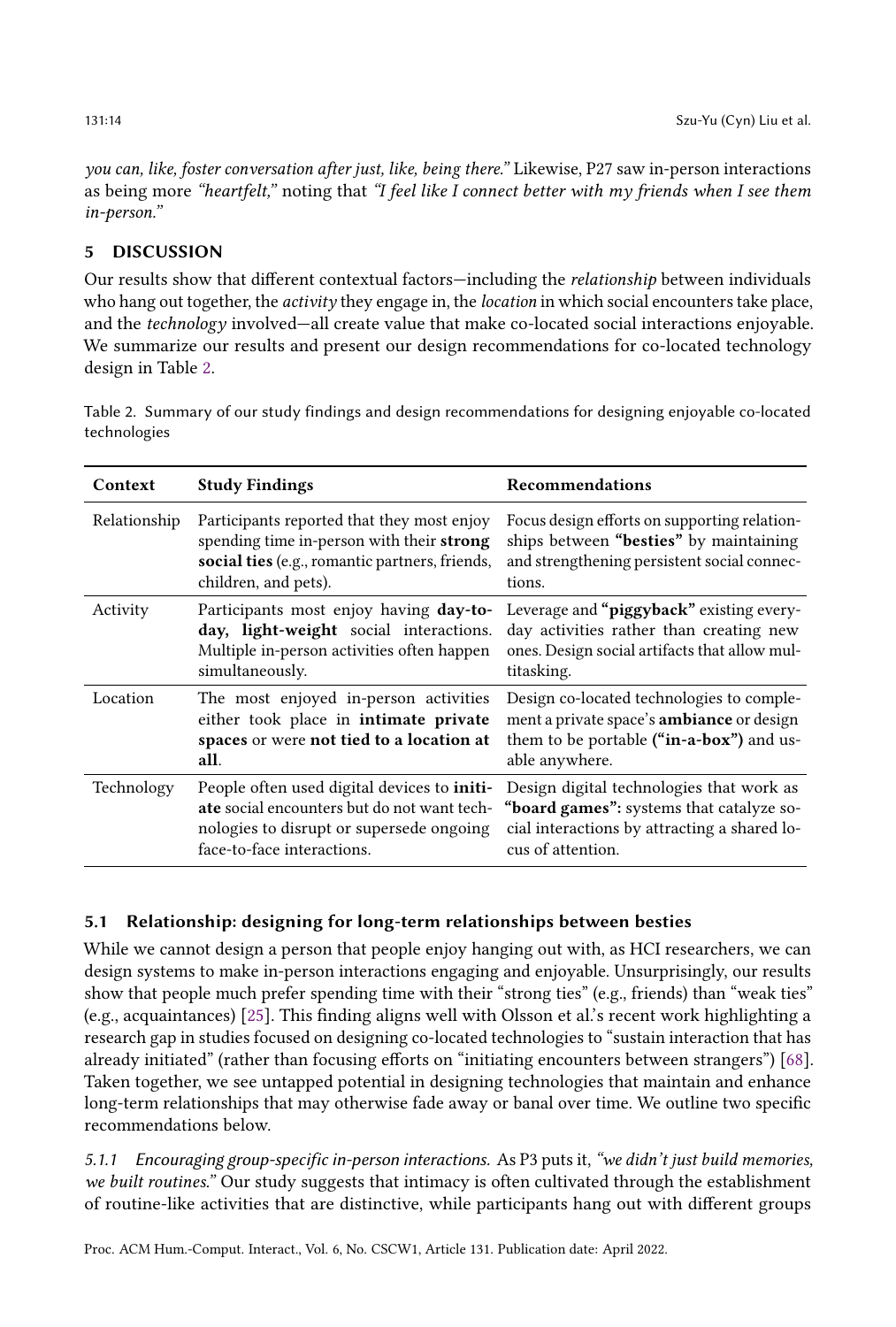of people. As a result, we suggest future work focus on supporting group-specific encounters that maintain and support intimacy between besties. For instance, for couples who enjoy cooking together, we can build interactive couples cooking apps that provide them with different cooking instructions so that the couple can work together to put together a perfect meal. Alternatively, (inspired by the classic children's game hide-and-seek and the mobile running app Zombies, Run! [\[83\]](#page-25-17)) for friends who enjoy running outdoors together, we can build mobile systems that give audio cues where randomly assigned "seekers" have to locate and catch concealed "hiders" within a given time to win the game.

5.1.2 Designing multi-species gaming experiences. One aspect we find surprising is that pets are among the top-ranked individuals people enjoy spending in-person time with, especially when playing games (10.94%). Prior works such as Cat Cat Revolution [\[65\]](#page-24-17) and BubbleTalk [\[40\]](#page-23-15) represent systems that incorporate multimedia simulations to facilitate collective play between people and their pets (i.e., cats and fishes). Research on animal-computer interaction has gained traction in HCI [\[53\]](#page-24-18), but there are few systems that aim to support human-animal gaming experiences. One potential area for co-located technologies is incorporating mobile AR to make traditional games more challenging and fun. For example, inspired by the classic video game Super Mario [\[63\]](#page-24-19), we can design a mobile treasure treat game where a dog collects AR coins that appear to be scattered on the ground while playing fetch or an AR agility competition game where the dogs and their owners pair up to perform certain tricks and compete against other teams.

#### 5.2 Activity: leveraging existing, light-weight social interactions

We observe that many in-person activities our participants enjoy are mundane casual interactions; these activities may seem trivial but are, in fact, fundamental to relationship building. Additionally, our findings suggest that people are drawn to mundane activities, not only because of the emotional fulfillment they offer, but also because everyday activities are easily accessible. Similarly, a recent article in the New York Times also suggests that in "life for anyone but the very rich—the physical experience of learning, living and dying—is increasingly mediated by screens" [\[8\]](#page-22-14). Combining these insights, we recommend that future work focus on leveraging and augmenting activities that are already happening—a technique known as "piggyback prototyping" [\[26\]](#page-23-16).

One potential opportunity for co-located technologies is to make routine activities more collaborative and engaging; as such, future work can benefit from creating group challenges to gamify household chores. For example, inspired by the maze arcade game Pac-Man [\[33\]](#page-23-17), we can build an AR floor-mopping challenge where parents and their children collect virtual coins and avoid coming in contact with any AR ghosts that move in the space while they are mopping the floors together (building on the finding that 32.8% of our participants prefer playing with their children).

#### 5.3 Location: designing for ambiance or in-a-box experiences

Our results show that many popular in-person activities such as chatting and eating can take place anywhere; in cases where an interaction is tied to a specific location, it most likely takes place in private spaces. The HCI community has long differentiated the concepts of "space" and "place": "space" focuses on the factual geometrical arrangements, while "place" emphasizes the constructed and perceived meaning of an environment [\[17,](#page-22-15) [29\]](#page-23-18). Building on the emotional connection inscribed in the notion of a place, we see an opportunity to design co-located technologies that focus on placemaking [\[11,](#page-22-16) [22\]](#page-22-17); in different contexts, prior research has suggested strategies such as garnering emotional connections to strengthen place attachment [\[58\]](#page-24-20) and encouraging multisensory discovery of the environment [\[11,](#page-22-16) [44\]](#page-23-19). We outline two potential directions that aim at supporting these two distinctive location preferences in this section.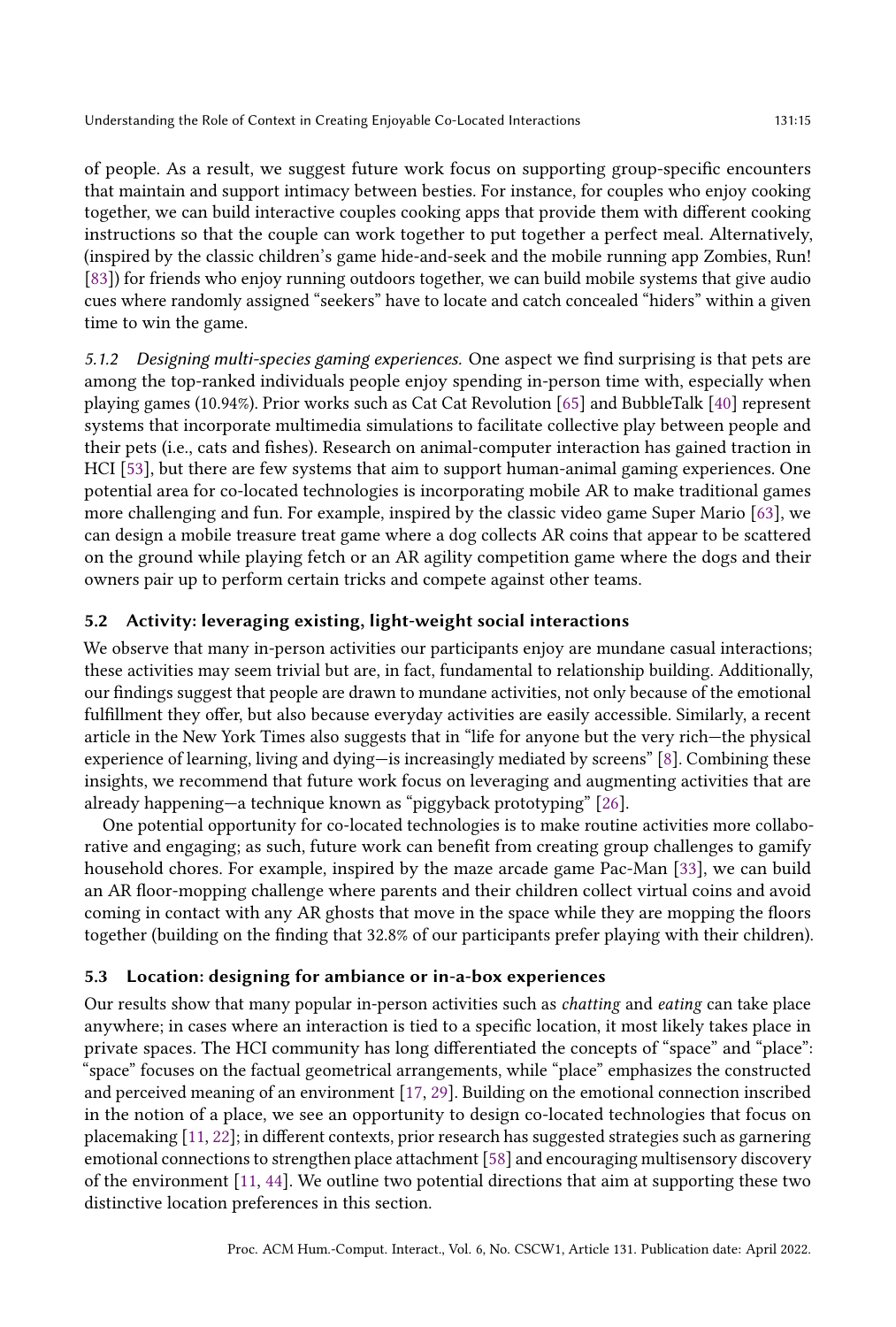5.3.1 Complementing the ambiance of private spaces. We notice that participants preferred private space when engaging in activities that are more intimate (e.g., *intimate or romantic activities* and resting) or require particular setups (e.g., gaming consoles and big screens for playing games, kitchen equipment for cooking or baking, TV and audio system for watching, listening, and reading). More specifically, participants described the private settings they prefer as "a laid-back, quiet environment" (P13) where they can sit "next to each other" (P14), being "close to music" (P3), while still being "able to actually hear each other" (P4). Accordingly, we suggest that designers pay close attention to the atmosphere and setting specific private spaces afford to create co-located technologies that support location-dependent activities.

5.3.2 Designing in-a-box experiences for location-independent scenarios. Our results show that many of the top in-person activities such as *chatting, eating, traveling, and partying* are locationindependent. From this, we see an underexplored opportunity to build co-located technologies that mobilize activities that are often tied to a specific location. One specific strategy for transforming location-dependent activities into interactions that can happen on the move or are locationindependent is to bring these existing experiences in-a-box. One of the few designs that tapped into this space included Roxie [\[61\]](#page-24-21), a plug-and-play karaoke station that enables people to sing together while carpooling (as opposed to going to a Karaoke bar). Another example is Escape Room In A Box [\[20\]](#page-22-18), a board game kit that allows people to play a room escape game anywhere (instead of having to visit an actual escape room). Future designs may aim at packaging location-specific experiences in a box, allowing them to be played at anywhere.

# 5.4 Technology: designing digital devices as "board games"

Digital devices have become an indispensable part of our everyday lives. However, our study shows that establishing a consensus among co-located individuals regarding how and when to involve technology is critical in order to avoid frustration and discomfort. Specifically, we observe that participants considered technology undesirable when it "supersede(s) a conversation" (P6) or disrupts ongoing interactions. Conversely, technology is preferable when it helps initiate, maintain, or enrich in-person activities, whether this is about "setting the stage" through music (P6), "filling the gap" between interactions (P17), or capturing the moment by "taking pictures and videos" (P11). With this in mind, instead of creating devices that distract people from their collective experiences, we suggest building co-located technologies that function more like board games, which are at the center of the activity drawing everyone's attention to one another.

A few previous studies have presented theoretical concepts and design strategies that align with our recommendations. For example, to address the issue of phubbing, Isbister coined the theoretical concept of "suprahuman" to focus on the spaces between co-present individuals in order to create technologies that "help to build webs of connection and coordination and coaction" [\[34\]](#page-23-20). Similarly, Oduor et al. suggest making visible the contents on a personal device to co-located family members when situations that require immediate attention occur to avoid a sense of disengagement [\[66\]](#page-24-1).Building on this line of work, we see untapped potential for creating designs that resemble existing technologies that already bring people together (e.g., TV, gaming console, or audio systems). The public installation Giant Sing Along [\[14\]](#page-22-19) is an interesting example that combines an oversized screen that displays song lyrics (resembling the function of a TV) and an array of standing microphones (resembling the function of an audio system), inviting co-located individuals to sing together and to create a collective musical experience. Overall, considering the fact that technology is already deeply embedded in our day-to-day interactions, instead of curbing the use of digital devices, we believe that future work should bring technology to the center to emphasize and enhance the collective experience.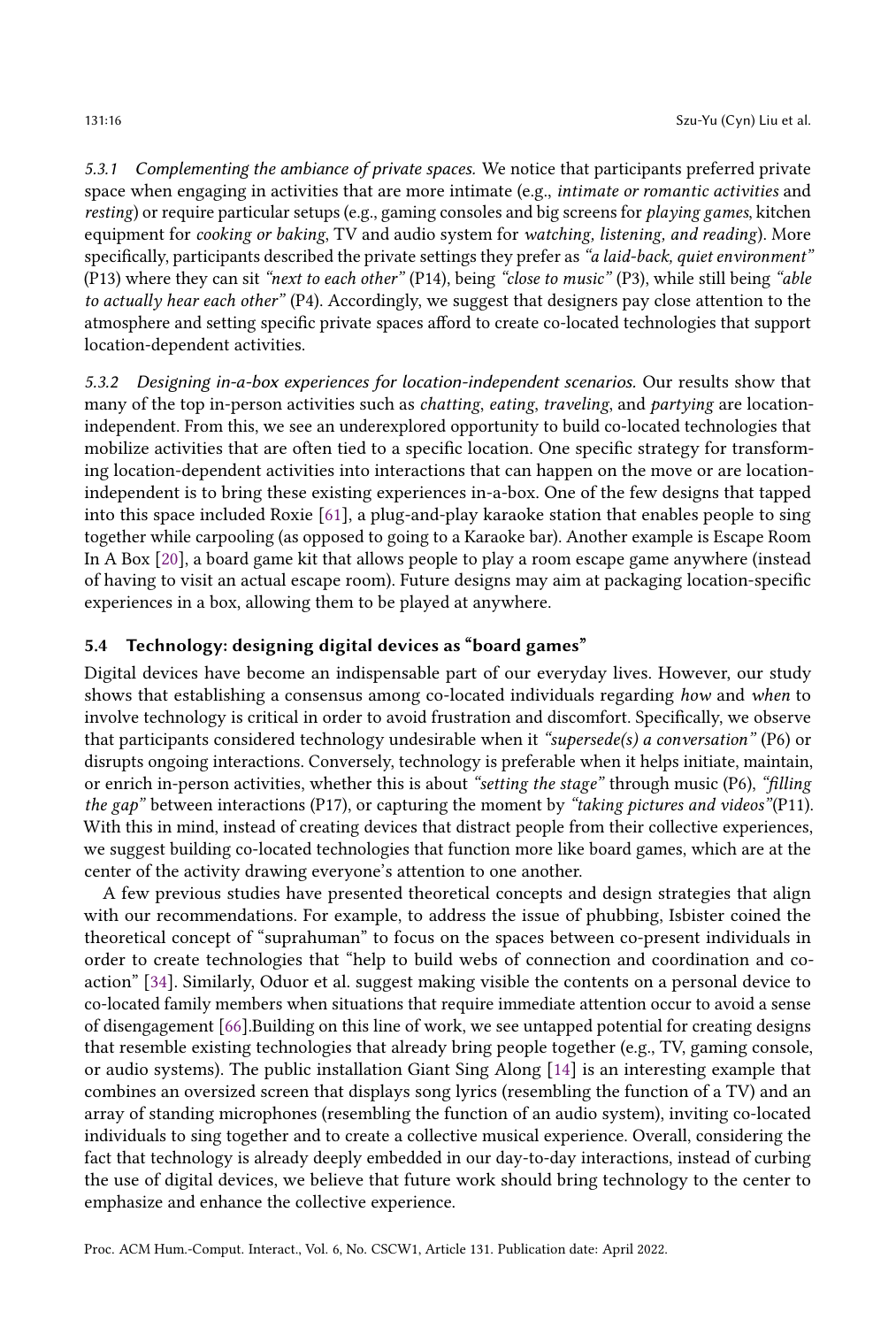### 5.5 Value: leveraging physicality to emphasize the sense of "being there"

Our results suggest that remote interactions may better function as maintaining the social ties between individuals. In contrast, people prefer in-person activities because they offer opportunities to draw from nonverbal communication, engage in spontaneous interactions, express authenticity and attentiveness, and participate in physical interactions. Prior work on social presence aims to promote "the sense of being with another" through technology [\[6,](#page-22-20) [32\]](#page-23-21) and outlines design concepts, such as embodiment and immediacy [\[5,](#page-22-21) [86\]](#page-25-18). Our results align with previous research and suggest that physicality is the central element in facilitating the sense of connectedness and intimacy of in-person interactions. More specific examples that foreground the notion of physicality as an enjoyable element of in-person interactions include descriptions such as being "next to each other" (P3), feeding "each other's energy" (P13), and having "physical touch" (P24) while hanging out with those close to us.

We suggest designing technologies that leverage physicality—such as physical proximity, bodily movements, vocal tones, and facial expressions—to enhance the sense of "being together." One technique that has been previously explored is tracking and amplifying the biosignals (e.g., heart rate) among those who are co-located to support intimacy [\[31\]](#page-23-22), cultivate connectedness [\[59\]](#page-24-22), or augment collective play [\[23\]](#page-22-22). Application-wise, in discovering that many of our participants regret forgetting to take photos or videos to capture their in-person interactions (see §4.4.3), we have considered the potential for also incorporating sensors for monitoring biosignals in image/video capturing devices to trigger their recording functions. Such a mechanism, outlined by Metz [\[57\]](#page-24-23) in a different context, could help document co-located experiences without preventing people from being fully engaged in their interactions. In addition to biosignals, designers can also leverage other dimensions of physicality to enhance co-located experiences. For instance, inspired by the mobile laser tag-like game QuasAR Arena [\[28\]](#page-23-23), we can design co-located technologies that specifically aim to support participants who enjoy chasing one another (see §4.5.5) by building AR snow fight games that prompt multiple players to cover their competitors with virtual snowballs while running and hiding to dodge snowballs themselves.

#### 6 LIMITATIONS

Several aspects of our study design may have influenced our results. First, while our survey sample aimed to reflect the demographics of the United States, the results may not generalize to populations in other countries. In addition, our interviewees, although diverse in gender, age, race, and geographical location, were slightly skewed towards younger participants (40.74% of our interviewees were Gen Z participants). We suggest following a similar interview protocol to gather more in-depth insights prior to designing co-located technologies for older adults. Further, we note that we did not collect the relationship status of our participants in this study. While not having access to this piece of information does not affect or change our results, we acknowledge that knowing whether a participant is currently in a relationship can yield additional insights (e.g., more Gen Zs prefer spending time with friends because many of them do not have romantic partners). Additionally, it is worth noting that this paper maintains a critical distance with regards to technology. We do not focus solely on technology's impact on social interactions, but we do dive into its role when participants mention it, as it is the case in §4.4.3.

Another limitation of this study relates to the way COVID-19 may have restricted in-person activities. Specifically, when we started our interviews, a few states (e.g., California and New York) had just begun to issue stay-at-home orders due to the COVID-19 outbreak. Since our goal was not comparing people's preference for social interactions before and after the pandemic, during the interview onboarding, we explicitly instructed our participants to share the in-person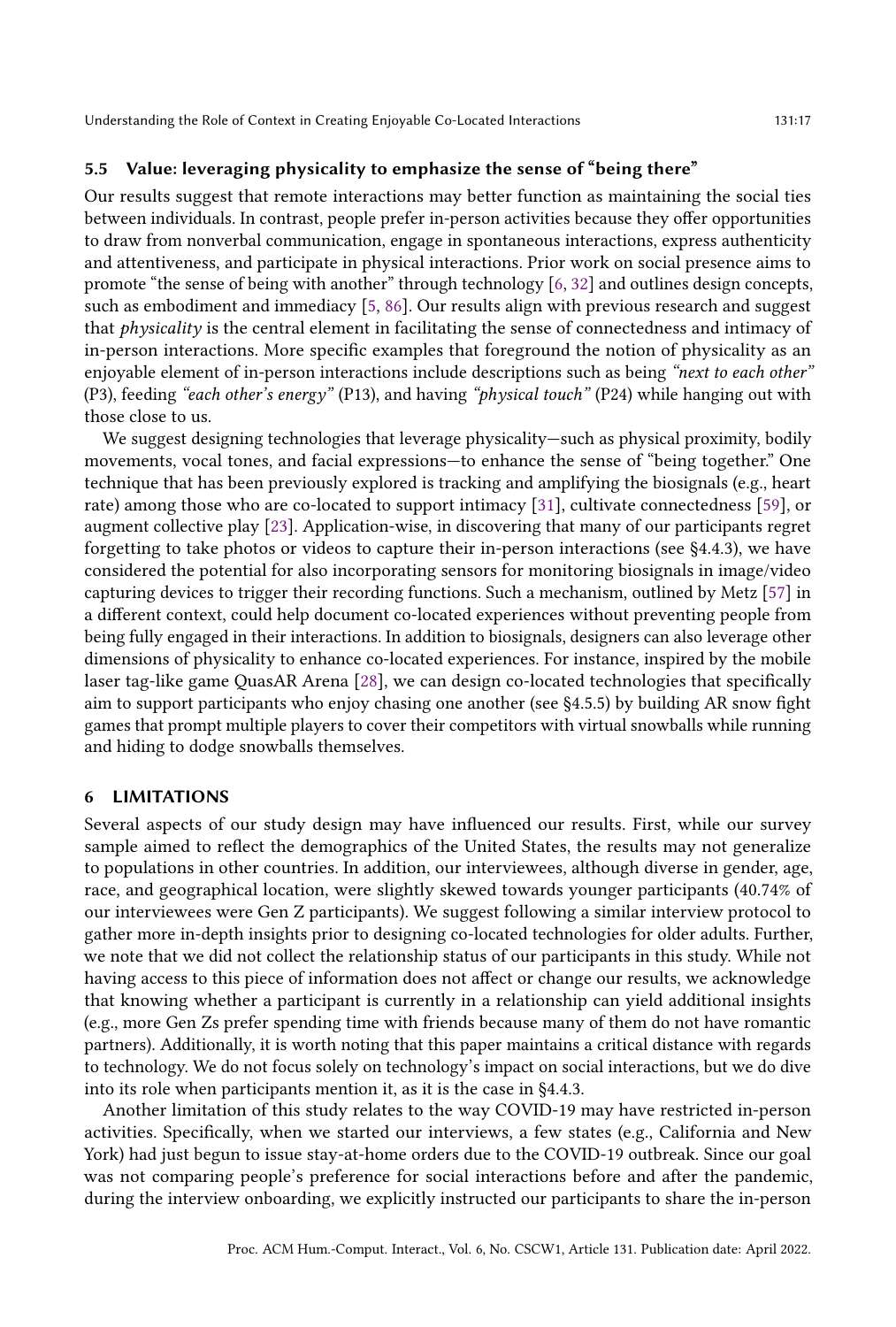interactions they enjoyed when social gatherings were not constrained by the pandemic. Further, we also asked our participants to describe in detail "the last time" they engaged in their preferred co-located interactions to help minimize biases in our data (see the full interview script in the Appendix). Following this approach, we note that a different study is needed to design co-located technologies for a post-pandemic "new normal" [\[45\]](#page-23-24). Despite the limitations, we believe that our work—including our study design and research findings—provides important groundwork to guide future user studies and technological development in supporting enjoyable in-person social interactions through technology.

# 7 CONCLUSION

Through a mixed-method study, this work explored how different contextual factors—relationship, activity, location, and technology—play a part in making in-person interactions enjoyable. We observed that people prefer having everyday casual social interactions with their strong ties, and the relationship between co-located individuals is a deciding factor in the activity, location, and technology involved in in-person activities. In addition, our results also show that physicality (e.g., nonverbal cues, bodily interactions), spontaneity, and authenticity not only supports connectedness but also helps co-located individuals be in the moment. This work provides an empirical foundation for a new and under-explored design space: creating technologies that support enjoyable co-located interactions.

# ACKNOWLEDGMENTS

We thank our colleagues at Snap Research, especially Maarten Bos, Fannie Liu, and Ella Dagan for their thoughtful comments in our initial manuscript. Thanks also to the ACs and reviewers for their excellent feedback, which greatly improved the earlier version of this paper. This work is supported in part by Snap Inc. and the U.S. National Science Foundation (Grant #2030856, the Computing Research Association for the CIFellow Project $^3$  $^3$ ) that supported Liu in her postdoctoral position, when she worked on this paper after working at Snap.

# APPENDIX

# A SURVEY QUESTIONS

The following is a complete list of the questions we asked in our survey.

- (1) With whom do you most enjoy spending time in person? (Single choice, randomize choices)
	- Romantic Partners
	- Parents
	- Siblings
	- Children
	- Friends
	- Acquaintances
	- Schoolmates
	- Co-workers
	- Neighbors
	- Strangers
	- Other (please specify):
- (2) When spending time with your [insert answer from question 1] in person, what do you enjoy doing together? Select up to 5 that apply. (Multiple choices, randomize choices)

<span id="page-17-0"></span><sup>3</sup>Disclaimer: Any opinions, findings, and conclusions or recommendations in the material are those of the author(s) and do not necessarily reflect the views of the National Science Foundation nor the Computing Research Association.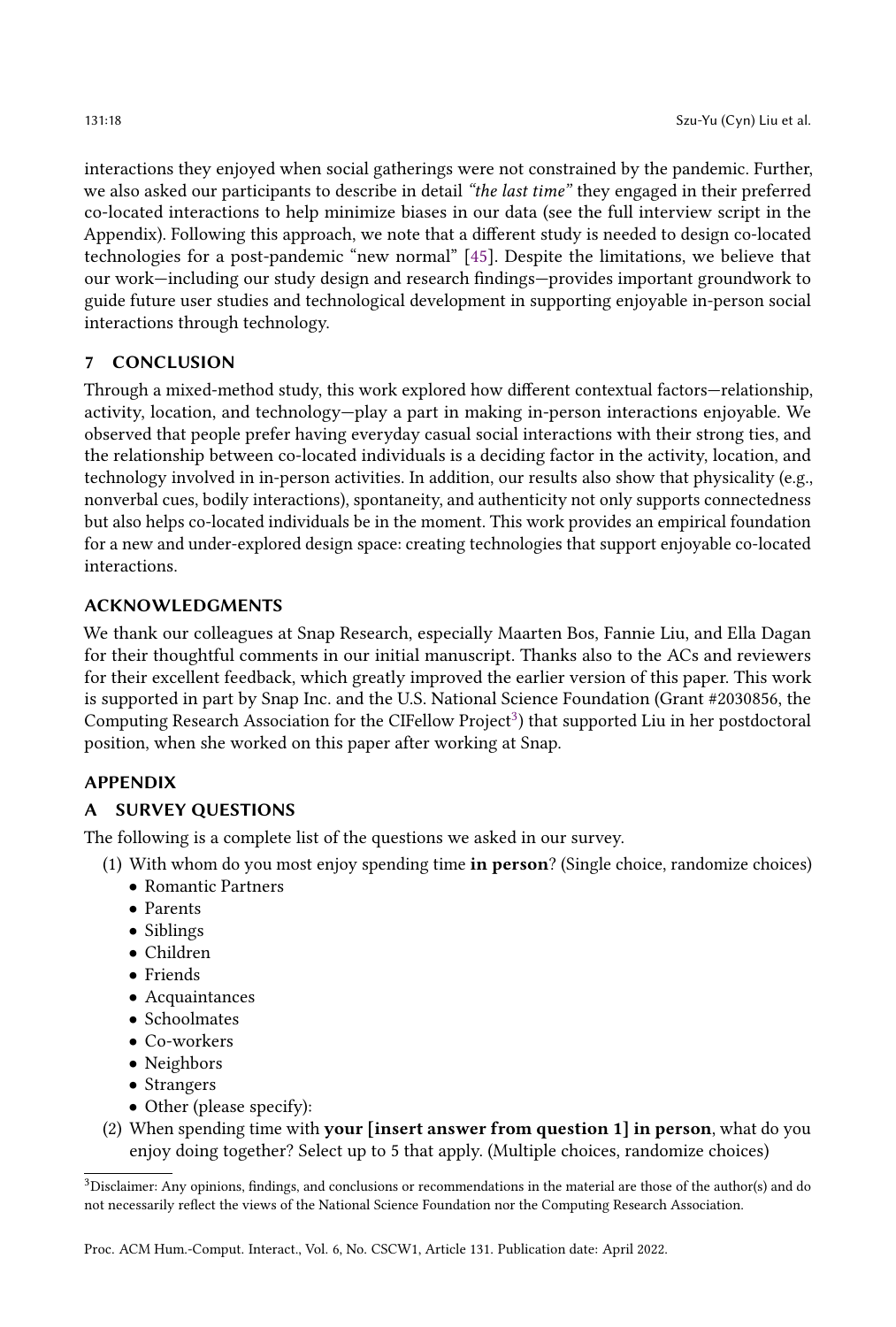- Chatting or having conversations
- Cooking or baking
- Doing chores
- Drinking or smoking
- Eating
- Exercising, doing sports, or dancing
- Going to cultural events
- Goofing around or pranking others
- Having intimate or romantic activities
- Making arts and crafts
- Making videos or taking photos
- Messing around on our phones
- Partying or socializing
- Petting or playing with animals
- Playing games
- Practicing spirituality
- Resting
- Shopping
- Teaching and learning
- Traveling or sightseeing
- Video chatting with others
- Volunteering
- Wandering around
- Watching, listening, or reading
- Working
- Other (please specify):
- (3) Please rank the activities you enjoy doing with your [insert answer from question 1] in person in order of preference (drag and drop to have your favorite activities at the top).
- (4) Are you usually at a specific location while [insert favorite activity from question 3] with your *[insert answer from question 1]* in person?
	- Yes, we only do it at a specific location
	- No, we do it anywhere (Skip next question)
- (5) How would you describe the type of location while [insert favorite activity from question 3] with your [insert answer from question 1] in person?
	- Public (e.g., mall, park, library)
	- Private (e.g., home, private vehicle)
	- Semi-public (e.g., office, community courtyard)
	- Other (please specify):
- (6) Some people report using technology in some form when they are together. Reflecting back on your favorite activity, [insert favorite activity from question 3], with your [insert answer from question 1], which of the following devices are also involved in the activity? Please select all that apply.
	- Smartphone
	- Smart watch (e.g., Apple Watch, Fitbit)
	- Smart speaker (e.g., Amazon Echo, Google Home)
	- Audio system or speaker
	- TV
	- Computer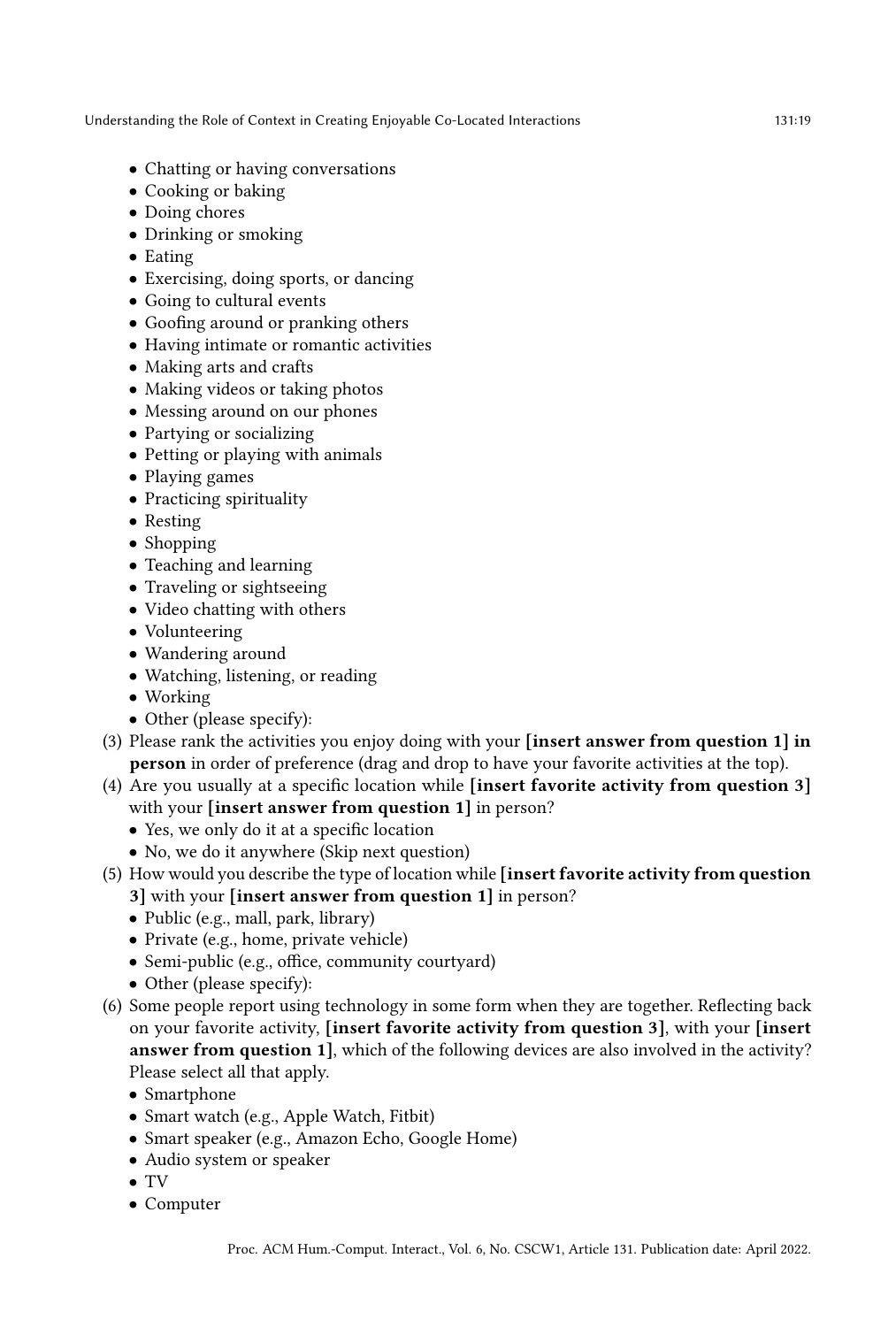- Tablet (e.g., iPad, Fire)
- Headphones or earbuds (e.g., Apple AirPods, Bose SoundWear)
- Gaming console (e.g., Xbox, Nintendo Switch, PS4)
- VR/AR headset (e.g., Oculus Rift, HTC Vive, Magic Leap)
- None of the above
- Other (please specify):
- (7) Could you tell us more about how the last time you and your [insert answer from question 1] did your favorite activity, [insert favorite activity from question 3]? What exactly did you do? Where did you do it? What tools, devices, or other stuff, if any, did you use? Be as detailed as you can. (Free text with a minimum of 30 characters)
- (8) What is your age?
- (9) Which gender do you identify with? (Multiple choices)
	- Female
		- Male
		- Non-binary
		- Prefer not to answer
		- Prefer to self-describe:
- (10) What is your race or ethnicity?
	- American Indian or Alaska Native
	- Asian
	- Black or African American
	- Hispanic or Latino
	- Native Hawaiian or Other Pacific Islander
	- White
	- Two or more races
	- Prefer not to answer
	- Other (please specify):
- (11) What is your primary occupation?
	- Administrative Support (e.g., secretary, assistant)
	- Art, Writing, or Journalism (e.g., author, reporter, sculptor)
	- Business, Management, or Financial (e.g.,manager, accountant, banker)
	- Computer Engineering or IT Professional(e.g., programmer, IT consultant)
	- Education or Science (e.g., teacher, professor, scientist)
	- Engineer in other field (e.g., civil or bioengineer)
	- Homemaker
	- Legal (e.g., lawyer, paralegal)
	- Medical (e.g., doctor, nurse, dentist)
	- Qualtrics worker
	- Self-employed
	- Skilled Labor (e.g., electrician, plumber, carpenter)
	- Retired
	- Unemployed
	- Middle or high school student
	- College student
	- Graduate student
	- Prefer not to answer
	- Other (please specify):

(12) Which of the following best describes your highest achieved education level?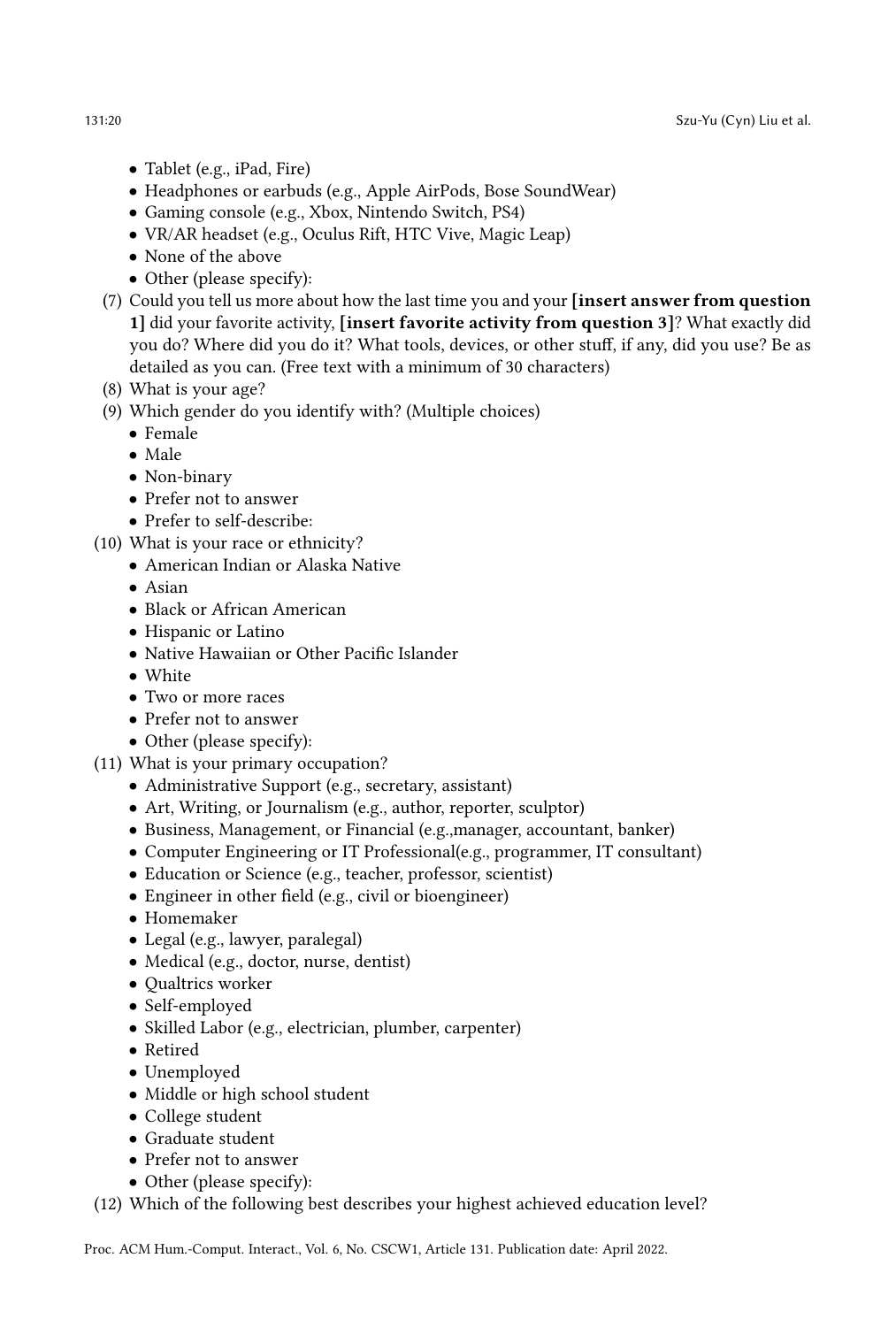- Some High School
- High School Graduate
- Some college (no degree)
- Associates degree
- Bachelors degree
- Graduate degree (e.g., Masters, Doctorate)
- Prefer not to answer
- Other (please specify):
- (13) We are part of a research team looking to understand more about where, why, how and with whom people hang out in-person. Are you interested in participating in an online video interview (via Google Hangout) to tell us more about time you spend in-person with others? The interview is expected to take about 60 minutes and you will receive a \$20 Amazon gift card after completing the interview. We will require your name and email to sign up and will contact you via email if you are selected to participate in the online interview.
	- Yes
	- No (skip to the last question)
- (14) What is your preferred email address for us to contact you? Your email address will only be used to contact you about the following interview opportunities:
- (15) Comments, questions, or notes for us:

### B INTERVIEW PROTOCOL

The following is the script— including the on-boarding introduction and start-off questions— we used as during our semi-structured interviews.

### B.1 On-Boarding Introduction

Hi, [insert participant's name], thank you for agreeing to participate in our interview. I'm [first author's name], a researcher from [institution], and we're interested in understanding what people enjoy doing while they're spending time with others in-person. This will help us create technologies in the future to support in-person activities.

I know that things might have changed quite a bit in recent weeks, and I'm happy to hear about it if you're willing to share, but I'm most interested in learning about how you spend time with others in a typical day-to-day scenario. There are no right or wrong answers to any of the questions I will be asking, I just want to know more about what you enjoy doing while hanging out with others in person.

If there is any point during the interview that you have a question, want to take a break, or wish to drop out, please let me know, it will be totally fine. During the interview, I will take notes, as well as record the audio and video of our conversation. You have previously signed and returned the participant consent form, but before we begin, I'd like to ask again if you consent to be recorded for this interview? [Wait until the participant consent to be recorded]. Ok, I will start recording now.

### B.2 Warming Up and Recap

Before we start, can you tell me a little bit about yourself? Feel free to tell me anything you feel comfortable sharing.

- How old are you?
- What do you do?
- What do you like to do for fun?
- How would you describe the place you live?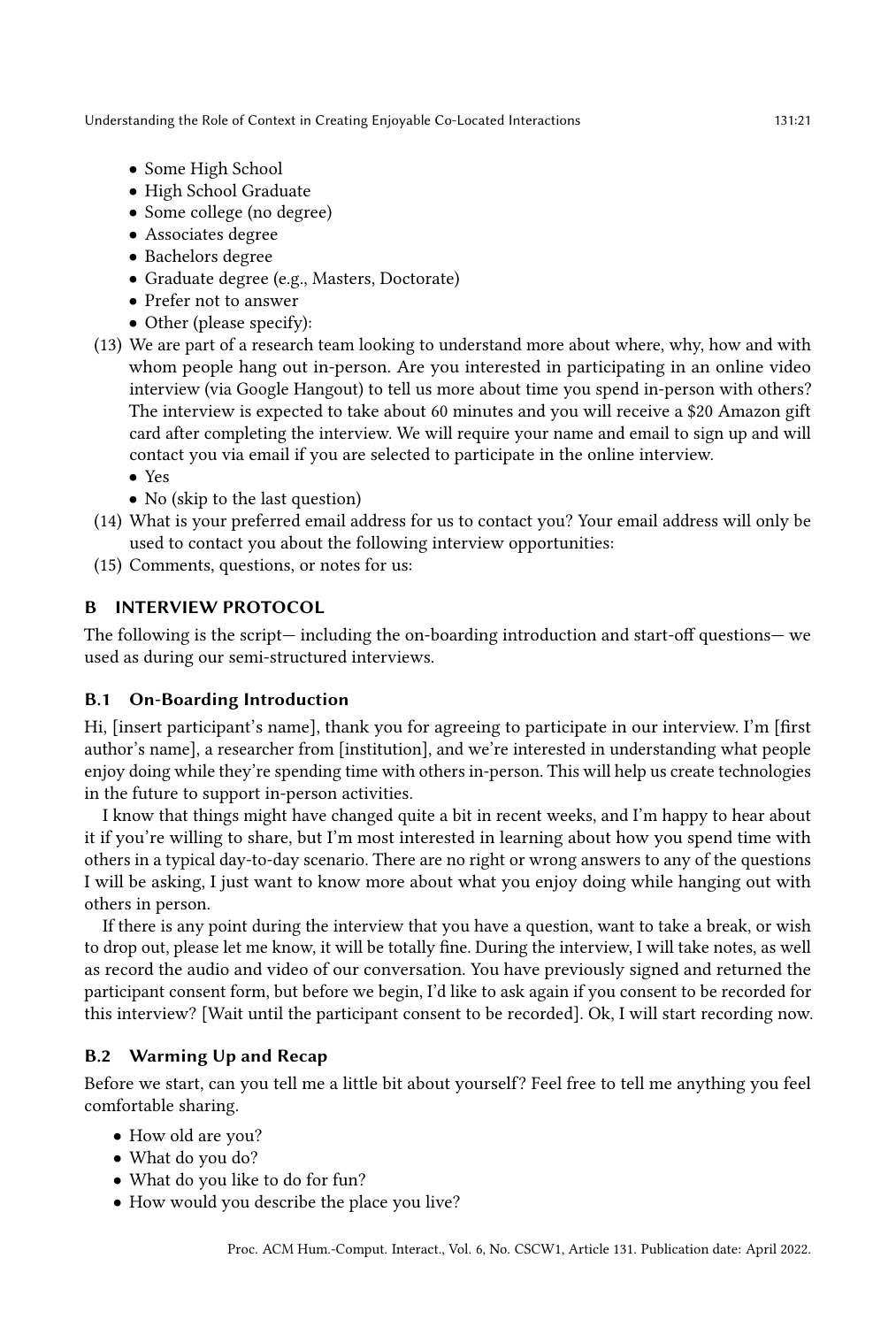In the survey, I think you mentioned that you enjoy spending time in-person with [insert answer from survey question 1], can you tell me a little bit more about it?

- What do you enjoy doing with them?
- How did you guys meet?
- How would you describe your relationship with them?

# B.3 Follow-Up Questions

B.3.1 Location. Tell me more about the last time you did [activity] with [person].

- Where were you?
- Tell me more about this specific place. How do the settings look like and what are some objects around you?
- Why did you two pick that as the place to do [activity]?
- In what other places have you done [activity] together?
- How would you imagine doing [activity] in a different place?
- B.3.2 Time. Can you walk me through the process when you last did [activity] with your [person]?
	- How did you plan it?
	- What did you do while [activity]?
	- What happened after [activity]?
- B.3.3 Technology and Artifacts. I'd like to know more about the things you need to do [activity].
	- What are some objects, devices, or tools you use while doing [activity]?
	- Do you use any technology while doing [activity] with [person]?
	- Imagine doing [activity] with [person] while not having [technology or artifact], how would you imagine it to be?
	- This question might be a little abstract, but how would you describe the role of the [technology or artifact] while you two [activity] together?
	- You have mentioned a few objects that help you and your [person] do [activity]. Can you tell me about the objects or things that get in the way of that activity?

B.3.4 Relationship and Activity. You mentioned that you enjoy doing [activities] with [person].

- Do you do the same activities with other people? How does it feel similar/different compared to doing it with the person you most enjoy spending time in person with?
- Besides [activities], what else do you enjoy doing with [person]?
- Tell me more about the type, quality, and the characteristics of the [activity].
- Describe a memorable or unique time when you do [activities] with [person]. What makes it special? Is there any specific moment like this that stands out?
- Can you describe a time when [activities] with [person] were not as enjoyable? What happened?

B.3.5 In-Person Interactions. Tell me about how you interact with [person] when you are not physically together.

- What differences do you see between hanging out with [person] in-person and online?
- Do you prefer hanging out with [person] in-person or online? Why?

# B.4 Closing

That's about it for today. Do you have any questions for me? Thank you for participating in the interview today, you will receive the gift card from us shortly after. If you do not receive it in the next three days, please email me to let me know. Enjoy the rest of your day.

Proc. ACM Hum.-Comput. Interact., Vol. 6, No. CSCW1, Article 131. Publication date: April 2022.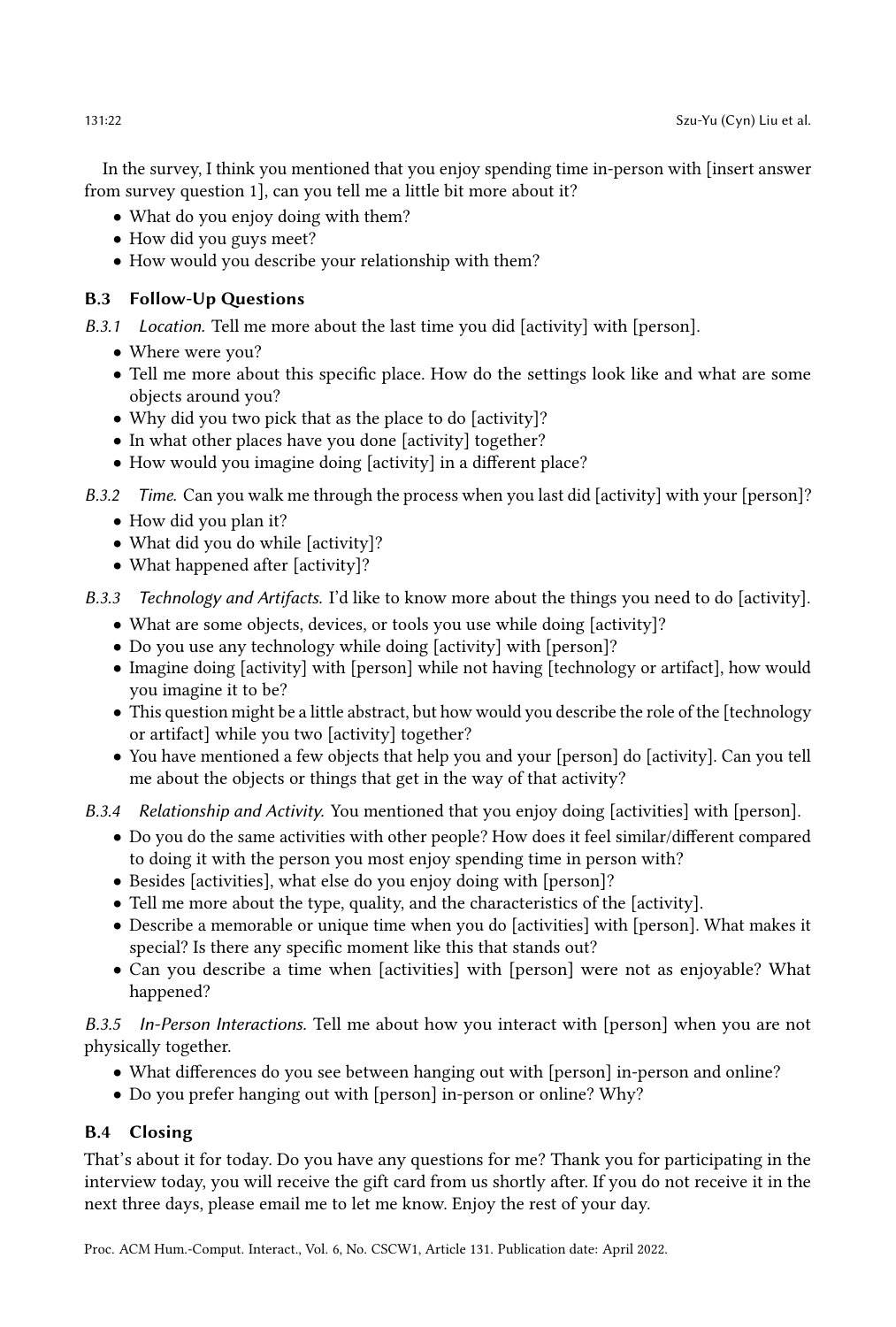#### REFERENCES

- <span id="page-22-1"></span>[1] Gregory D. Abowd, Anind K. Dey, Peter J. Brown, Nigel Davies, Mark Smith, and Pete Steggles. 1999. Towards a Better Understanding of Context and Context-Awareness. In Proceedings of the 1st International Symposium on Handheld and Ubiquitous Computing (Karlsruhe, Germany) (HUC '99). Springer-Verlag, Berlin, Heidelberg, 304–307.
- <span id="page-22-2"></span>[2] Hamed S Alavi and Pierre Dillenbourg. 2012. An Ambient Awareness Tool for Supporting Supervised Collaborative Problem Solving. IEEE Transactions on Learning Technologies 5, 3 (2012), 264–274.
- <span id="page-22-3"></span>[3] Mara Balestrini, Paul Marshall, Raymundo Cornejo, Monica Tentori, Jon Bird, and Yvonne Rogers. 2016. Jokebox: Coordinating Shared Encounters in Public Spaces. In Proceedings of the 19th ACM Conference on Computer-Supported Cooperative Work & Social Computing. 38–49.
- <span id="page-22-4"></span>[4] Steve Benford, Benjamin B Bederson, Karl-Petter Åkesson, Victor Bayon, Allison Druin, Pär Hansson, Juan Pablo Hourcade, Rob Ingram, Helen Neale, Claire O'Malley, et al. 2000. Designing Storytelling Technologies to Encourage Collaboration Between Young Children. In Proceedings of the SIGCHI conference on Human Factors in Computing Systems. 556–563.
- <span id="page-22-21"></span>[5] Frank Biocca and Chad Harms. 2002. Defining and measuring social presence: Contribution to the networked minds theory and measure. Proceedings of PRESENCE 2002 (2002), 1–36.
- <span id="page-22-20"></span>[6] Frank Biocca, Chad Harms, and Judee K Burgoon. 2003. Towards A More Robust Theory and Measure of Social Presence: Review and Suggested Criteria. Presence: Teleoperators & virtual environments 12, 5 (2003), 456–480.
- <span id="page-22-9"></span>[7] Mark Blythe and Marc Hassenzahl. 2003. The Semantics of Fun: Differentiating Enjoyable Experiences. In Funology. Springer, 91–100.
- <span id="page-22-14"></span>[8] Nellie Bowles. 2019. Human Contact Is Now a Luxury Good. [https://www.nytimes.com/2019/03/23/sunday-review/](https://www.nytimes.com/2019/03/23/sunday-review/human-contact-luxury-screens.html) [human-contact-luxury-screens.html.](https://www.nytimes.com/2019/03/23/sunday-review/human-contact-luxury-screens.html) Accessed: 2020-9-8.
- <span id="page-22-13"></span>[9] Virginia Braun and Victoria Clarke. 2006. Using thematic analysis in psychology. Qualitative research in psychology 3, 2 (2006), 77–101.
- <span id="page-22-12"></span>[10] United States Census Bureau. 2018. ACS Demographic and Housing Estimates. [https://data.census.gov/cedsci/table?](https://data.census.gov/cedsci/table?q=United%20States&g=0100000US&tid=ACSDP1Y2018.DP05) [q=United%20States&g=0100000US&tid=ACSDP1Y2018.DP05.](https://data.census.gov/cedsci/table?q=United%20States&g=0100000US&tid=ACSDP1Y2018.DP05) Accessed: 2020-3-18.
- <span id="page-22-16"></span>[11] Alan Chamberlain, Mads Bødker, Adrian Hazzard, and Steve Benford. 2016. Audio in Place: Media, Mobility HCI - Creating Meaning In Space. In Proceedings of the 18th International Conference on Human-Computer Interaction with Mobile Devices and Services Adjunct. 1045–1048.
- <span id="page-22-5"></span>[12] James Clawson, Amy Voida, Nirmal Patel, and Kent Lyons. 2008. Mobiphos: a collocated-synchronous mobile photo sharing application. In Proceedings of the 10th international conference on Human computer interaction with mobile devices and services. 187–195.
- <span id="page-22-6"></span>[13] Ella Dagan, Elena Márquez Segura, Ferran Altarriba Bertran, Miguel Flores, and Katherine Isbister. 2019. Designing'True Colors' A Social Wearable that Affords Vulnerability. In Proceedings of the 2019 CHI Conference on Human Factors in Computing Systems. 1–14.
- <span id="page-22-19"></span>[14] Daily. 2011. Giant Sing Along: Outdoor Collective Karaoke. [https://www.dailytouslesjours.com/en/work/giant-sing](https://www.dailytouslesjours.com/en/work/giant-sing-along)[along.](https://www.dailytouslesjours.com/en/work/giant-sing-along) Accessed: 2020-7-14.
- <span id="page-22-10"></span>[15] Djellel Difallah, Elena Filatova, and Panos Ipeirotis. 2018. Demographics and dynamics of mechanical Turk workers. In Proceedings of the eleventh ACM international conference on web search and data mining. 135–143.
- <span id="page-22-11"></span>[16] Michael Dimock. 2019. Defining generations: Where Millennials end and Generation Z begins. [https://www.](https://www.pewresearch.org/fact-tank/2019/01/17/where-millennials-end-and-generation-z-begins/) [pewresearch.org/fact-tank/2019/01/17/where-millennials-end-and-generation-z-begins/.](https://www.pewresearch.org/fact-tank/2019/01/17/where-millennials-end-and-generation-z-begins/) Accessed: 2020-4-18.
- <span id="page-22-15"></span>[17] Paul Dourish. 2006. Re-Space-ing Place: "Place" and "Space" Ten Years On. In Proceedings of the 2006 20th anniversary conference on Computer supported cooperative work. 299–308.
- <span id="page-22-7"></span>[18] Abigail Durrant, Duncan Rowland, David S Kirk, Steve Benford, Joel E Fischer, and Derek McAuley. 2011. Automics:Souvenir Generating Photoware for Theme Parks. In Proceedings of the SIGCHI Conference on Human Factors in Computing Systems. 1767–1776.
- <span id="page-22-8"></span>[19] Felix A Epp. 2018. Augmented Self-Presentation: Supporting Collocated Social Interaction. In Proceedings of the 20th International Conference on Human-Computer Interaction with Mobile Devices and Services Adjunct. 443–445.
- <span id="page-22-18"></span>[20] The Werewolf Experiment. 2021. Escape Room in a Box. [http://www.escaperoominabox.com/en-us.](http://www.escaperoominabox.com/en-us) Accessed: 2020-7-13.
- <span id="page-22-0"></span>[21] Joel Fischer, Martin Porcheron, Andrés Lucero, Aaron Quigley, Stacey Scott, Luigina Ciolfi, John Rooksby, and Nemanja Memarovic. 2016. Collocated Interaction: New Challenges in 'Same Time, Same Place' Research. In Proceedings of the 19th ACM Conference on Computer Supported Cooperative Work and Social Computing Companion. 465–472.
- <span id="page-22-17"></span>[22] Guo Freeman, Jeffrey Bardzell, Shaowen Bardzell, Szu-Yu Liu, Xi Lu, and Diandian Cao. 2019. Smart and Fermented Cities: An Approach to Placemaking in Urban Informatics. In Proceedings of the 2019 CHI Conference on Human Factors in Computing Systems. 1–13.
- <span id="page-22-22"></span>[23] Jérémy Frey. 2016. Remote Heart Rate Sensing and Projection to Renew Traditional Board Games and Foster Social Interactions. In Proceedings of the 2016 CHI Conference Extended Abstracts on Human Factors in Computing Systems.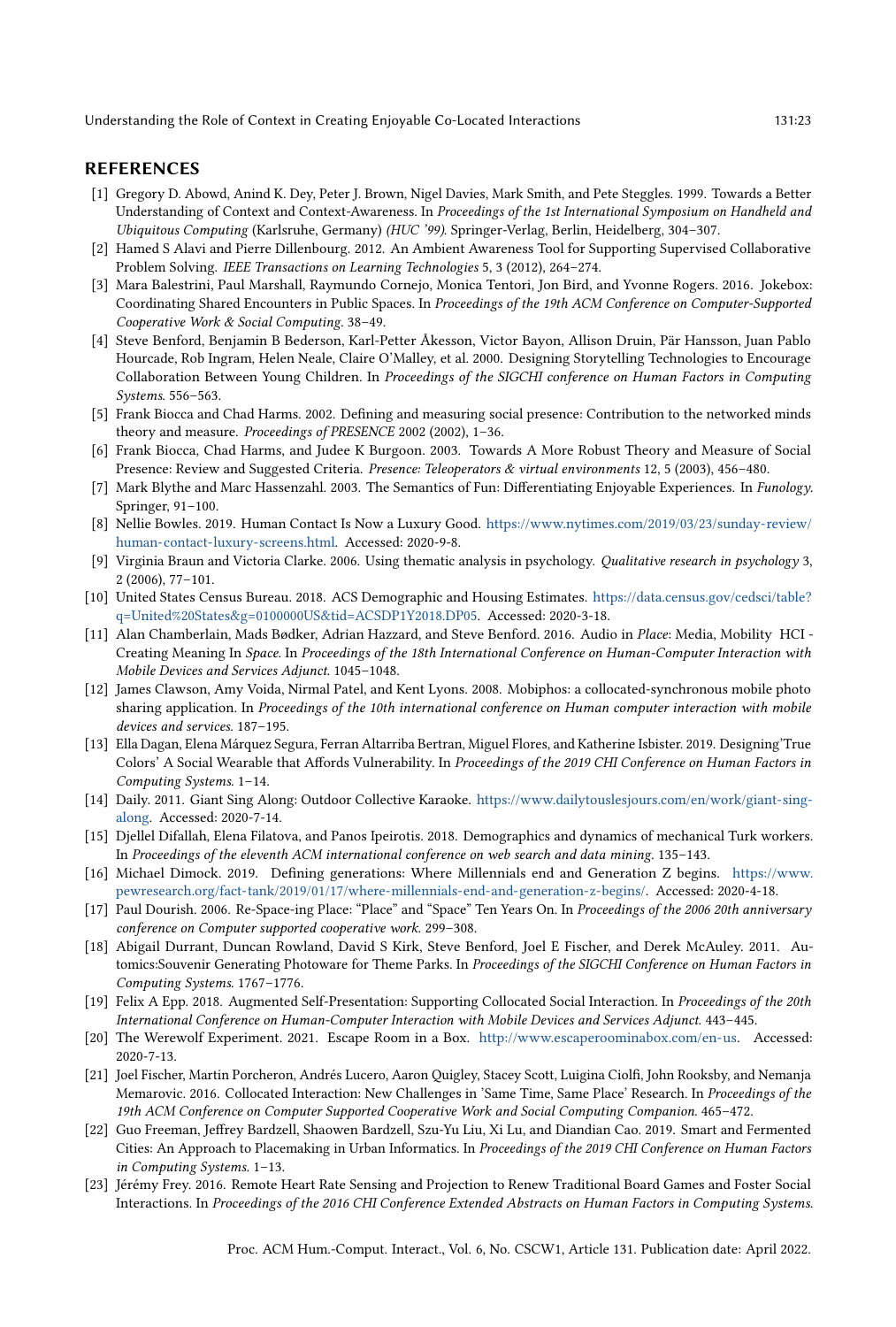1865–1871.

- <span id="page-23-8"></span>[24] Hüseyin Ugur Genç and Aykut Coskun. 2020. Designing for Social Interaction in the Age of Excessive Smartphone Use. In Proceedings of the 2020 CHI Conference on Human Factors in Computing Systems. 1–13.
- <span id="page-23-1"></span>[25] Mark S Granovetter. 1977. The strength of weak ties. In Social networks. Elsevier, 347–367.
- <span id="page-23-16"></span>[26] Catherine Grevet and Eric Gilbert. 2015. Piggyback prototyping: Using existing, large-scale social computing systems to prototype new ones. In Proceedings of the 33rd Annual ACM Conference on Human Factors in Computing Systems. 4047–4056.
- <span id="page-23-10"></span>[27] Jan Gugenheimer, Evgeny Stemasov, Julian Frommel, and Enrico Rukzio. 2017. Sharevr: Enabling co-located experiences for virtual reality between hmd and non-hmd users. In Proceedings of the 2017 CHI Conference on Human Factors in Computing Systems. 4021–4033.
- <span id="page-23-23"></span>[28] HappyGiant. 2021. QuasAR Arena. [https://happygiant.com/projects/quasar-arena.](https://happygiant.com/projects/quasar-arena) Accessed: 2021-7-14.
- <span id="page-23-18"></span>[29] Steve Harrison and Paul Dourish. 1996. Re-Place-ing Space: The Roles of Place and Space in Collaborative Systems. In Proceedings of the 1996 ACM conference on Computer supported cooperative work. 67–76.
- <span id="page-23-14"></span>[30] Sharlene Nagy Hesse-Biber. 2017. The Practice of Qualitative Research (3 ed.).
- <span id="page-23-22"></span>[31] Noura Howell, Greg Niemeyer, and Kimiko Ryokai. 2019. Life-affirming biosensing in public: Sounding heartbeats on a red bench. In Proceedings of the 2019 CHI Conference on Human Factors in Computing Systems. 1-16.
- <span id="page-23-21"></span>[32] Wijnand IJsselsteijn, Joy van Baren, and Froukje van Lanen. 2003. Staying in Touch Social Presence and Connectedness through Synchronous and Asynchronous Communication Media. Human-Computer Interaction: Theory and Practice (Part II) 2, 924 (2003), e928.
- <span id="page-23-17"></span>[33] BANDAI NAMCO Entertainment Inc. 2021. The Official Site for PAC-MAN. [https://www.pacman.com/en/.](https://www.pacman.com/en/) Accessed: 2021-7-13.
- <span id="page-23-20"></span>[34] Katherine Isbister. 2019. Toward 'Suprahuman'Technology. In Proceedings of the Halfway to the Future Symposium 2019. 1–4.
- <span id="page-23-9"></span>[35] Katherine Isbister, Suzanne Kirkpatrick, Syed Salahuddin, Raybit Tang, Gang Cao, Xiaofeng Chen, and Elena Márquez Segura. 2016. YAMOVE! A Movement Synchrony Game that Choreographs Social Interaction. Human technology 12, 1 (2016).
- <span id="page-23-2"></span>[36] Pradthana Jarusriboonchai, Aris Malapaschas, and Thomas Olsson. 2016. Design and evaluation of a multi-player mobile game for icebreaking activity. In Proceedings of the 2016 CHI Conference on Human Factors in Computing Systems. 4366–4377.
- <span id="page-23-13"></span>[37] Simon Jones and Eamonn O'Neill. 2010. Feasibility of Structural Network Clustering for Group-Based Privacy Control in Social Networks. In Proceedings of the Sixth Symposium on Usable Privacy and Security. 1–13.
- <span id="page-23-12"></span>[38] Hsin-Liu Kao and Chris Schmandt. 2015. MugShots: A Mug Display for Front Back Stage Social Interaction in the Workplace. In Proceedings of the Ninth International Conference on Tangible, Embedded, and Embodied Interaction. 57–60.
- <span id="page-23-5"></span>[39] Jaejeung Kim, Joonyoung Park, Hyunsoo Lee, Minsam Ko, and Uichin Lee. 2019. LocknType: Lockout Task Intervention for Discouraging Smartphone App Use. In Proceedings of the 2019 CHI conference on human factors in computing systems.  $1 - 12$ .
- <span id="page-23-15"></span>[40] Donghyeon Ko, Daye Kwon, Eunjin Kim, and Woohun Lee. 2018. BubbleTalk: Enriching Experience with Fish by Supporting Human Behavior. In Proceedings of the 2018 Designing Interactive Systems Conference. 919–930.
- <span id="page-23-6"></span>[41] Minsam Ko, Subin Yang, Joonwon Lee, Christian Heizmann, Jinyoung Jeong, Uichin Lee, Daehee Shin, Koji Yatani, Junehwa Song, and Kyong-Mee Chung. 2015. NUGU: A Group-based Intervention App for Improving Self-Regulation of Limiting Smartphone Use. In Proceedings of the 18th ACM conference on computer supported cooperative work & social computing. 1235–1245.
- <span id="page-23-3"></span>[42] Mikko Kytö and David McGookin. 2017. Augmenting Multi-Party Face-to-Face Interactions Amongst Strangers with User Generated Content. Computer Supported Cooperative Work (CSCW) 26, 4-6 (2017), 527–562.
- <span id="page-23-11"></span>[43] Thomas Laureyssens, Tanguy Coenen, Laurence Claeys, Peter Mechant, Johan Criel, and Andrew Vande Moere. 2014. ZWERM: a Modular Component Network Approach for an Urban Participation Game. In Proceedings of the SIGCHI Conference on Human Factors in Computing Systems. 3259–3268.
- <span id="page-23-19"></span>[44] Laura Lentini and Françoise Decortis. 2010. Space and places: when interacting with and in physical space becomes a meaningful experience. Personal and Ubiquitous Computing 14, 5 (2010), 407–415.
- <span id="page-23-24"></span>[45] Gideon Lichfieldarchive. 2020. We're not going back to normal. [https://www.technologyreview.com/2020/03/17/](https://www.technologyreview.com/2020/03/17/905264/coronavirus-pandemic-social-distancing-18-months/) [905264/coronavirus-pandemic-social-distancing-18-months/.](https://www.technologyreview.com/2020/03/17/905264/coronavirus-pandemic-social-distancing-18-months/) Accessed: 2020-8-21.
- <span id="page-23-0"></span>[46] Siân E Lindley. 2005. Designing Interfaces to Afford Enjoyable Social Interactions by Collocated Groups. In CHI'05 Extended Abstracts on Human Factors in Computing Systems. 1122–1123.
- <span id="page-23-4"></span>[47] Richard Ling. 2008. New Tech, New Ties: How Mobile Communication Is Reshaping Social Cohesion. MIT press.
- <span id="page-23-7"></span>[48] Markus Löchtefeld, Matthias Böhmer, and Lyubomir Ganev. 2013. AppDetox: Helping Users with Mobile App Addiction. In Proceedings of the 12th international conference on mobile and ubiquitous multimedia. 1–2.

Proc. ACM Hum.-Comput. Interact., Vol. 6, No. CSCW1, Article 131. Publication date: April 2022.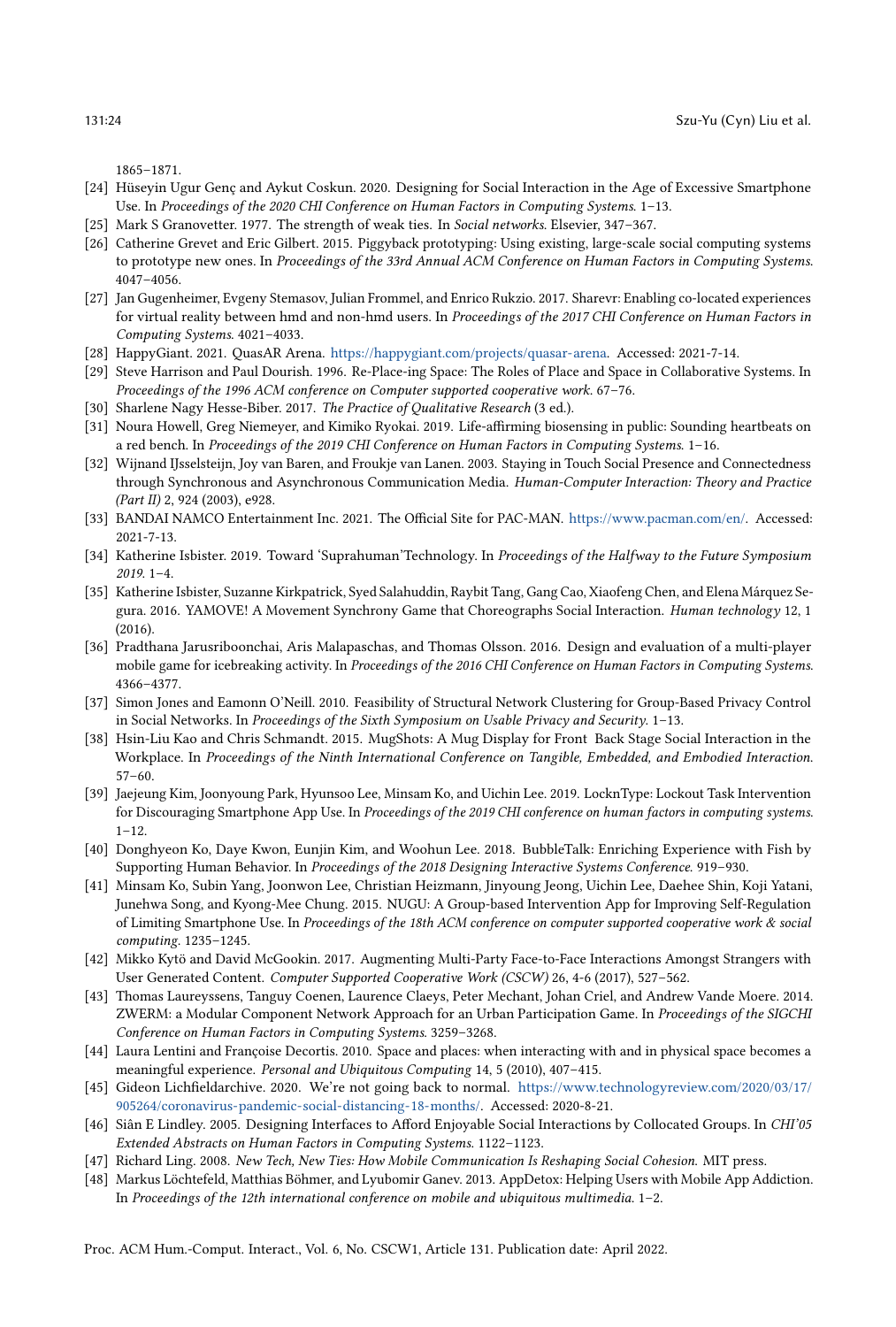- <span id="page-24-10"></span>[49] Andrés Lucero, Jussi Holopainen, and Tero Jokela. 2011. Pass-Them-Around: Collaborative Use of Mobile Phones for Photo Sharing. In Proceedings of the SIGCHI conference on human factors in computing systems. 1787–1796.
- <span id="page-24-3"></span>[50] Andrés Lucero, Jussi Holopainen, and Tero Jokela. 2012. MobiComics: collaborative use of mobile phones and large displays for public expression. In Proceedings of the 14th international conference on Human-computer interaction with mobile devices and services. 383–392.
- <span id="page-24-8"></span>[51] Andrés Lucero, Matt Jones, Tero Jokela, and Simon Robinson. 2013. Mobile Collocated Interactions: Taking an Offline Break Together. interactions 20, 2 (2013), 26–32.
- <span id="page-24-15"></span>[52] Sus Lundgren, Joel E Fischer, Stuart Reeves, and Olof Torgersson. 2015. Designing mobile experiences for collocated interaction. In Proceedings of the 18th ACM Conference on Computer Supported Cooperative Work & Social Computing. 496–507.
- <span id="page-24-18"></span>[53] Clara Mancini. 2011. Animal-computer interaction: a manifesto. interactions 18, 4 (2011), 69–73.
- <span id="page-24-14"></span>[54] Matthew Mauriello, Michael Gubbels, and Jon E Froehlich. 2014. Social Fabric Fitness: The Design and Evaluation of Wearable E-Textile Displays to Support Group Running. In Proceedings of the SIGCHI Conference on Human Factors in Computing Systems. 2833–2842.
- <span id="page-24-13"></span>[55] Joseph F McCarthy, David W McDonald, Suzanne Soroczak, David H Nguyen, and Al M Rashid. 2004. Augmenting the social space of an academic conference. In Proceedings of the 2004 ACM conference on Computer supported cooperative work. 39–48.
- <span id="page-24-11"></span>[56] Nemanja Memarovic, Marc Langheinrich, Florian Alt, Ivan Elhart, Simo Hosio, and Elisa Rubegni. 2012. Using Public Displays to Stimulate Passive Engagement, Active Engagement, and Discovery in Public Spaces. In Proceedings of the 4th Media Architecture Biennale Conference: Participation. 55–64.
- <span id="page-24-23"></span>[57] Rachel Metz. 2018. This man's quest to understand memory starts with obsessive bodycam recording and brain-wave tracking. [https://www.technologyreview.com/2018/07/17/141437/this-mans-quest-to-understand-memory-starts](https://www.technologyreview.com/2018/07/17/141437/this-mans-quest-to-understand-memory-starts-with-obsessive-bodycam-recording-and-brain-wave/)[with-obsessive-bodycam-recording-and-brain-wave/.](https://www.technologyreview.com/2018/07/17/141437/this-mans-quest-to-understand-memory-starts-with-obsessive-bodycam-recording-and-brain-wave/) Accessed: 2020-9-14.
- <span id="page-24-20"></span>[58] Melinda J Milligan. 1998. Interactional Past and Potential: The Social Construction of Place Attachment. Symbolic interaction 21, 1 (1998), 1–33.
- <span id="page-24-22"></span>[59] Hyeryung Christine Min and Tek-Jin Nam. 2014. Biosignal Sharing for Affective Connectedness. In CHI'14 Extended Abstracts on Human Factors in Computing Systems. 2191–2196.
- <span id="page-24-0"></span>[60] Shalini Misra, Lulu Cheng, Jamie Genevie, and Miao Yuan. 2016. The iPhone Effect: The Quality of In-Person Social Interactions in the Presence of Mobile Devices. Environment and Behavior 48, 2 (2016), 275–298.
- <span id="page-24-21"></span>[61] Newswire. 2020. CarKitAI's Roxie Karaoke Car Entertainment Makes Road Trips and Commute Fun Again. [https://www.](https://www.newswire.com/news/carkitais-roxie-karaoke-car-entertainment-makes-road-trips-and-commute-21068701) [newswire.com/news/carkitais-roxie-karaoke-car-entertainment-makes-road-trips-and-commute-21068701.](https://www.newswire.com/news/carkitais-roxie-karaoke-car-entertainment-makes-road-trips-and-commute-21068701) Accessed: 2020-9-7.
- <span id="page-24-9"></span>[62] Heidi Selmer Nielsen, Marius Pallisgaard Olsen, Mikael B Skov, and Jesper Kjeldskov. 2014. JuxtaPinch: exploring multidevice interaction in collocated photo sharing. In Proceedings of the 16th international conference on Human-computer interaction with mobile devices & services. 183–192.
- <span id="page-24-19"></span>[63] Nintendo. 2021. The official home of Super Mario™. [https://mario.nintendo.com/.](https://mario.nintendo.com/) Accessed: 2021-7-13.
- <span id="page-24-16"></span>[64] Donald A Norman. 1999. Affordance, Conventions, and Design. interactions 6, 3 (1999), 38–43.
- <span id="page-24-17"></span>[65] Frank Noz and Jinsoo An. 2011. Cat Cat Revolution: An Interspecies Gaming Experience. In Proceedings of the SIGCHI Conference on Human Factors in Computing Systems. 2661–2664.
- <span id="page-24-1"></span>[66] Erick Oduor, Carman Neustaedter, William Odom, Anthony Tang, Niala Moallem, Melanie Tory, and Pourang Irani. 2016. The Frustrations and Benefits of Mobile Device Usage in the Home when Co-Present with Family Members. In Proceedings of the 2016 ACM conference on designing interactive systems. 1315–1327.
- <span id="page-24-6"></span>[67] Fabian Okeke, Michael Sobolev, Nicola Dell, and Deborah Estrin. 2018. Good Vibrations: Can a Digital Nudge Reduce Digital Overload?. In Proceedings of the 20th international conference on human-computer interaction with mobile devices and services. 1–12.
- <span id="page-24-2"></span>[68] Thomas Olsson, Pradthana Jarusriboonchai, Paweł Woźniak, Susanna Paasovaara, Kaisa Väänänen, and Andrés Lucero. 2019. Technologies for Enhancing Collocated Social Interaction: Review of Design Solutions and Approaches. Computer Supported Cooperative Work (CSCW) 29, 1 (2019), 29–83.
- <span id="page-24-4"></span>[69] Susanna Paasovaara, Pradthana Jarusriboonchai, and Thomas Olsson. 2017. Understanding collocated social interaction between Pokémon GO players. In Proceedings of the 16th International Conference on Mobile and Ubiquitous Multimedia. 151–163.
- <span id="page-24-7"></span>[70] Chunjong Park, Junsung Lim, Juho Kim, Sung-Ju Lee, and Dongman Lee. 2017. Don't Bother Me. I'm Socializing! A Breakpoint-Based Smartphone Notification System. In Proceedings of the 2017 ACM Conference on Computer Supported Cooperative Work and Social Computing. 541–554.
- <span id="page-24-5"></span>[71] Eric Pickersgill. [n.d.]. Removed. [https://www.ericpickersgill.com/removed.](https://www.ericpickersgill.com/removed) Accessed: 2020-06-07.
- <span id="page-24-12"></span>[72] Martin Porcheron, Joel E Fischer, and Sarah Sharples. 2016. Using mobile phones in pub talk. In Proceedings of the 19th ACM conference on computer-supported cooperative work & social computing. 1649–1661.